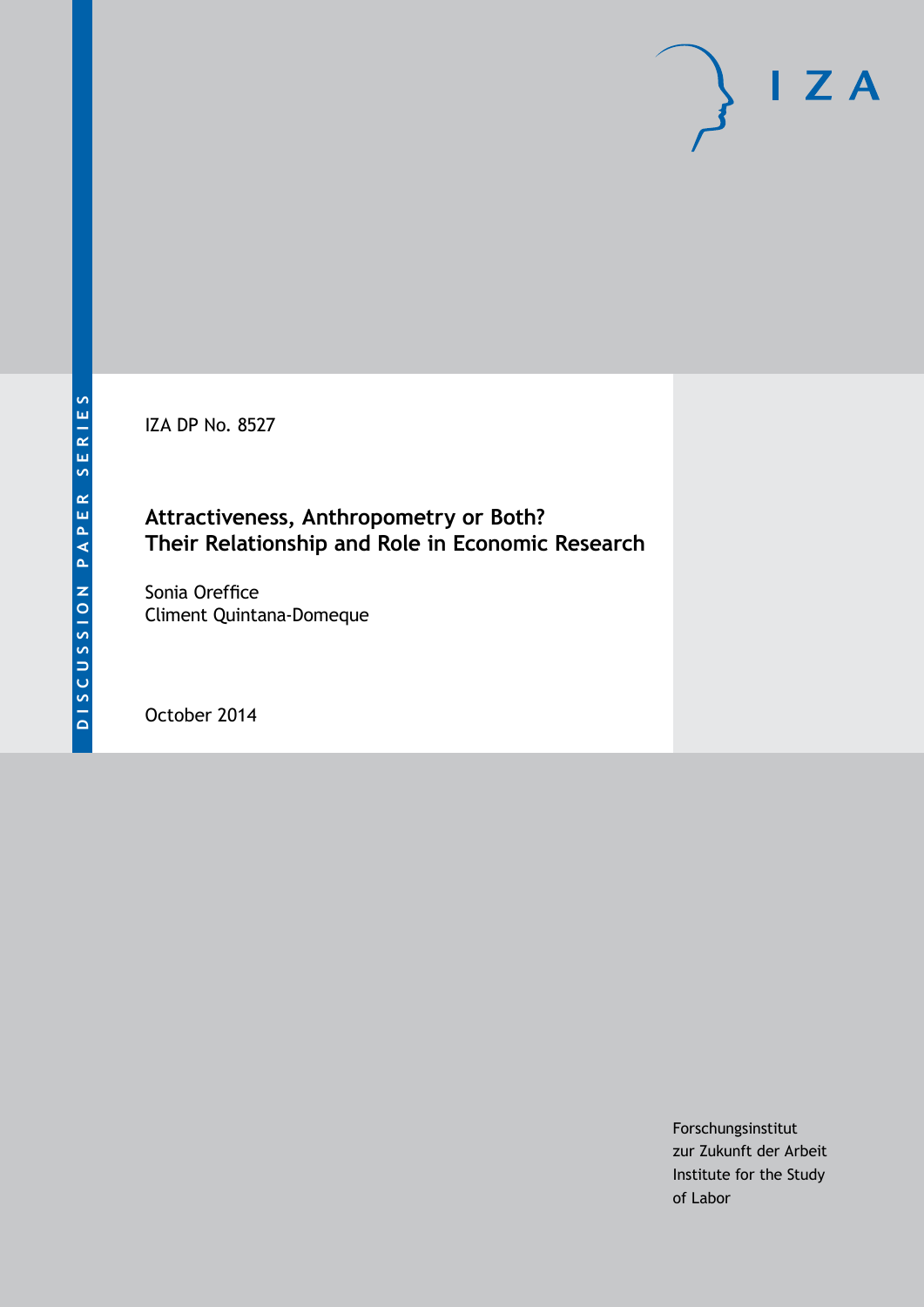# **Attractiveness, Anthropometry or Both? Their Relationship and Role in Economic Research**

# **Sonia Oreffice**

*University of Surrey and IZA*

## **Climent Quintana-Domeque**

*University of Oxford and IZA*

Discussion Paper No. 8527 October 2014

IZA

P.O. Box 7240 53072 Bonn **Germany** 

Phone: +49-228-3894-0 Fax: +49-228-3894-180 E-mail: [iza@iza.org](mailto:iza@iza.org)

Any opinions expressed here are those of the author(s) and not those of IZA. Research published in this series may include views on policy, but the institute itself takes no institutional policy positions. The IZA research network is committed to the IZA Guiding Principles of Research Integrity.

The Institute for the Study of Labor (IZA) in Bonn is a local and virtual international research center and a place of communication between science, politics and business. IZA is an independent nonprofit organization supported by Deutsche Post Foundation. The center is associated with the University of Bonn and offers a stimulating research environment through its international network, workshops and conferences, data service, project support, research visits and doctoral program. IZA engages in (i) original and internationally competitive research in all fields of labor economics, (ii) development of policy concepts, and (iii) dissemination of research results and concepts to the interested public.

<span id="page-1-0"></span>IZA Discussion Papers often represent preliminary work and are circulated to encourage discussion. Citation of such a paper should account for its provisional character. A revised version may be available directly from the author.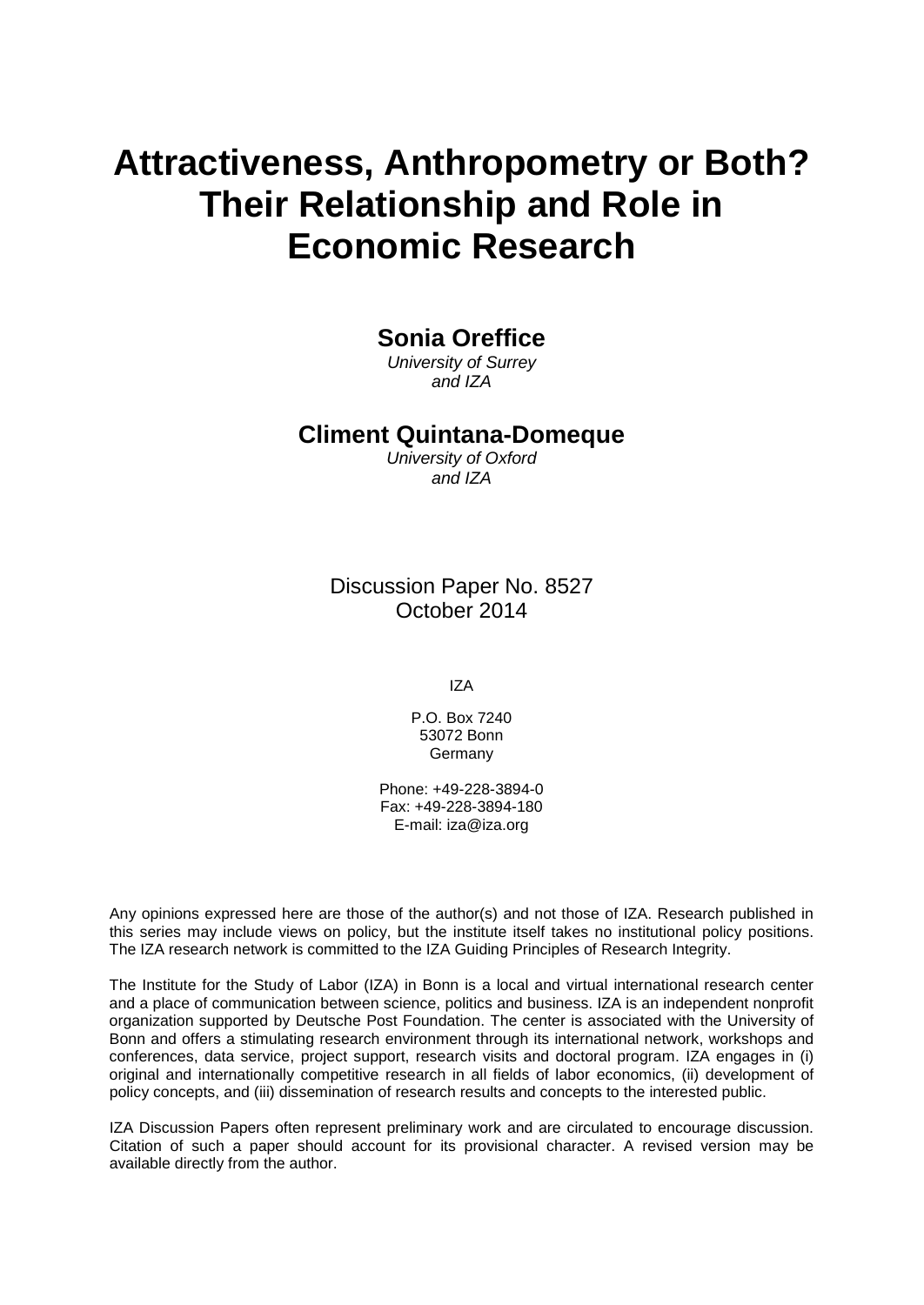IZA Discussion Paper No. 8527 October 2014

# **ABSTRACT**

# **Attractiveness, Anthropometry or Both? Their Relationship and Role in Economic Research[\\*](#page-1-0)**

We analyze how attractiveness rated at the start of the interview is related to weight (controlling for height), and BMI, separately by gender and also accounting for interviewer fixed effects, in a nationally representative sample. We are the first to show that height, weight, and BMI all strongly contribute to male and female attractiveness when attractiveness is rated by opposite-sex interviewers, whereas only thinner female respondents are considered attractive by same-sex interviewers; that is, anthropometric characteristics are irrelevant to male interviewers in assessing male attractiveness. In addition, we estimate the interplay of these attractiveness and anthropometric measures in labor and marital outcomes such as hourly wage and spousal education, showing that attractiveness and height matter in the labor market, whereas both male and female BMI are valued in the marriage market instead of attractiveness.

JEL Classification: D1, J1

Keywords: beauty, BMI, height, weight, wage, spousal education

Corresponding author:

Climent Quintana-Domeque University of Oxford Department of Economics Manor Road Building Manor Road Oxford OX1 3UQ United Kingdom E-mail: [climent.quintana-domeque@economics.ox.ac.uk](mailto:climent.quintana-domeque@economics.ox.ac.uk)

The usual disclaimers apply.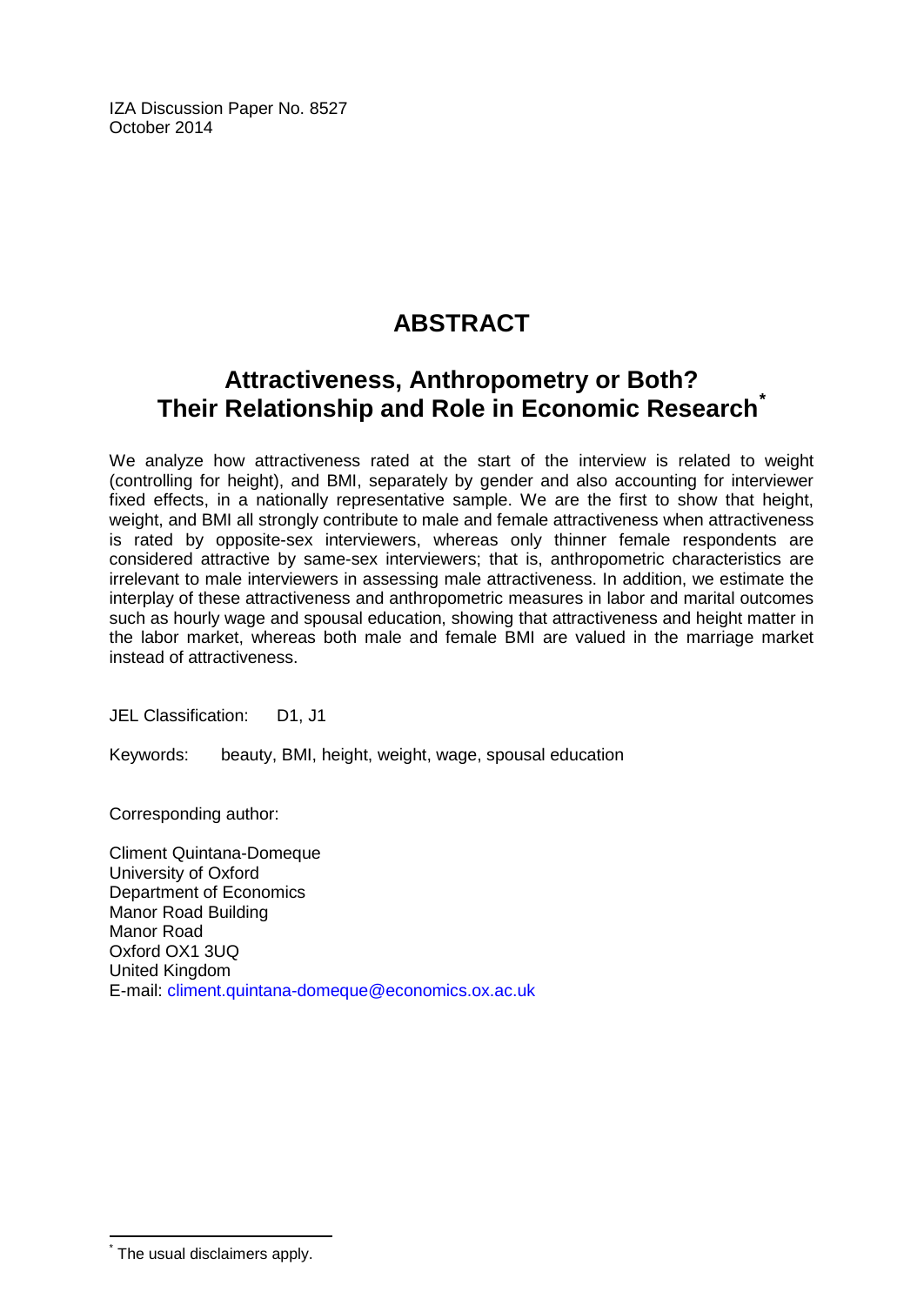# 1 Introduction

The salience of physical attributes to economic behavior and socioeconomic outcomes is well-established in the social sciences, where research consistently reports that physical attributes such as "beauty" (attractiveness) and anthropometric measures (height, weight, and body mass index<sup>1</sup>) are significantly related to human capital accumulation, labor and marriage market outcomes.<sup>2</sup> Not only "beauty pays", the attractive earn higher wages and have higher educated spouses and better dates (Biddle and Hamermesh, 1998; Hamermesh and Biddle, 1994; Hitsch, Hortaçsu and Ariely, 2010; Mobius and Rosenblat, 2006), but also anthropometry does. Indeed, taller individuals earn higher wages (Case and Paxson, 2008; Lundborg, Nystedt and Rooth, 2014), heavier women tend to earn lower wages (Cawley, 2004), and heavier individuals tend to marry less educated and heavier spouses (Averett and Korenman, 1996; Chiappori, Oreffice and Quintana-Domeque, 2012).

Although the existing research has unveiled several interesting patterns using either attractiveness or anthropometric measures, it suffers from two potential limitations. First and foremost, most studies assess attractiveness using (facial) frontal photographs often rated by undergraduate students (Biddle and Hamermesh, 1998; Hitsch, Hortaçsu and Ariely, 2010; Mobius and Rosenblat, 2006; Rooth, 2009), self-ratings (Hitsch, Hortacsu and Ariely, 2010), or interviewer ratings at the end or during the interview (Hamermesh and Biddle, 1994; Hamermesh, Meng and Zhang, 2002). It is well-known that frontal photographs do not provide all the relevant information on "beauty" and that later-in-the-interview ratings also reflect other respondents' characteristics well beyond attractiveness (Biddle and Hamermesh, 1998), while undergraduate students may not be the relevant population of interest to assess physical attractiveness (Conley and McCabe, 2011).

Furthermore, all this work on physical attributes and socioeconomic outcomes typically uses *either* anthropometric *or* "beauty" measures, but not *both* types of measures in a na-

<sup>&</sup>lt;sup>1</sup>BMI is defined as the individual's body weight (in kg) divided by the square of his/her height (in meters).

<sup>&</sup>lt;sup>2</sup>Attractiveness has even been linked to criminal behavior (Mocan and Tekin, 2010).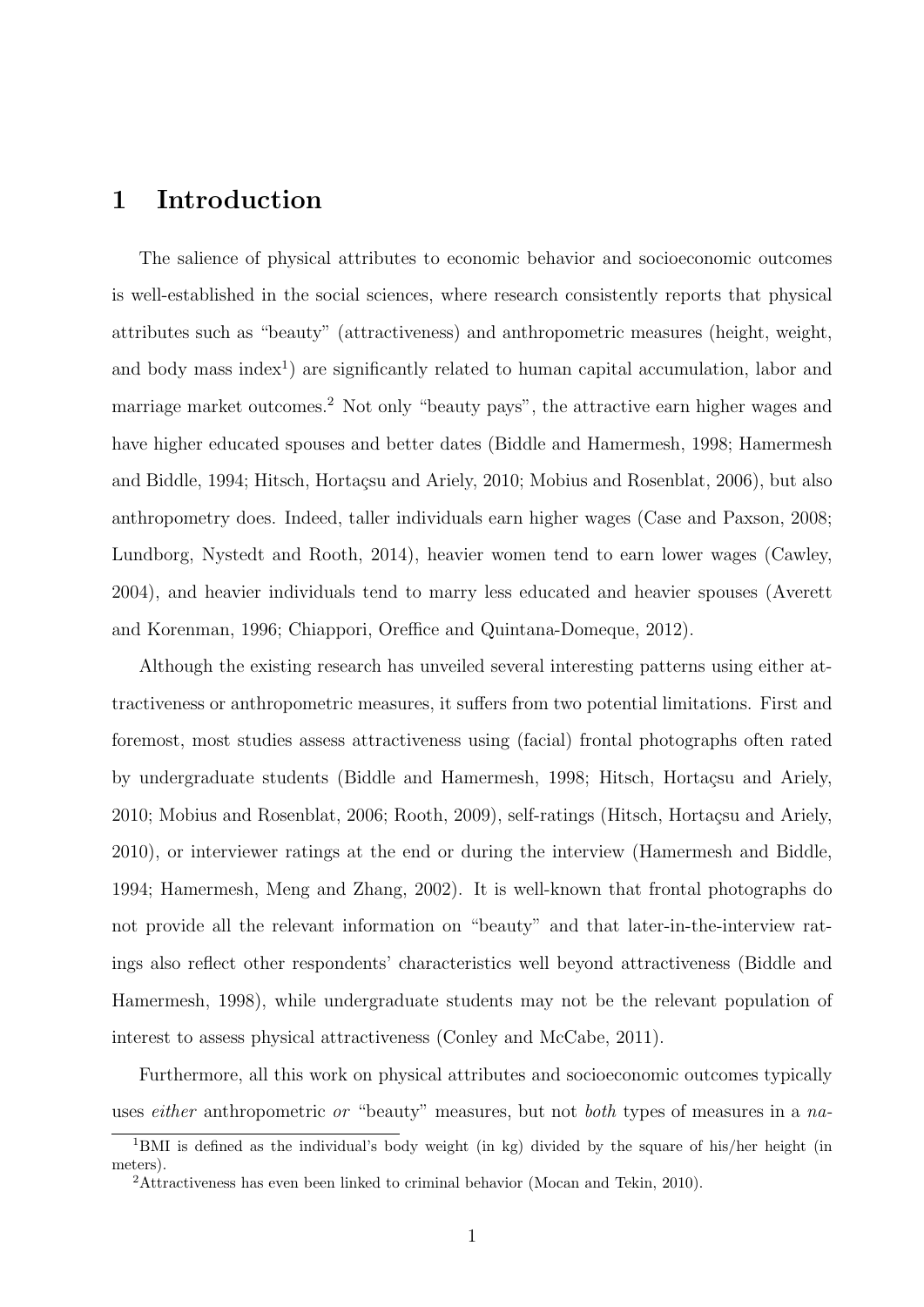tionally representative sample. This is unfortunate, because it has not been established yet whether the observed anthropometric "premia" (or "penalties") in the labor and marriage markets are indeed reflecting "beauty premia".<sup>3</sup>

In this paper we break new ground in the analysis of anthropometry and attractiveness in economic research. First, we use nationally representative data where the respondents provide information on their anthropometric attributes (height and weight) and the interviewer assesses their attractiveness at the start of the interview on an 11-point Likert scale. The fact that our measure of attractiveness is based on the assessment of the interviewer seeing the individual and rating his/her overall attractiveness rather than a photograph of part of his/her body, that this happens at the start of the interview, and that our sample is nationally representative, allows us to provide a reliable answer to the following questions: Do anthropometric characteristics explain attractiveness? When and to what extent?

Second, we use anthropometric measures (weight, height, and body mass index) together with attractiveness ratings to circumvent potential omitted variable biases of relying only on one of these measures. Specifically, we present evidence on whether anthropometric measures, attractiveness ratings, or both, are associated with "premia" in the labor market, in terms of hourly wages, and in the marriage market, in terms of spousal socioeconomic "quality" measured by his/her education. Indeed, we can provide a plausible answer to one of the open questions in the social sciences regarding attractiveness and socioeconomic outcomes: Is it attractiveness, anthropometry or both that matter(s) for socioeconomic outcomes? When and why?

Our analysis uses the German General Social Survey (ALLBUS) data for 2008 and 2012, two nationally representative cross-sections of the German population. We run least squares regressions of attractiveness on anthropometric measures and several groups of control variables, including age, region, year, interviewer fixed effects, number of children, and health status. No matter which combination of controls we use, we find that height,

<sup>3</sup>These drawbacks are present in economic studies as well as in sociology and evolutionary psychology, where samples tend to be small and very selected  $(e.g., Tov\acute{e}e$  et al., 1991).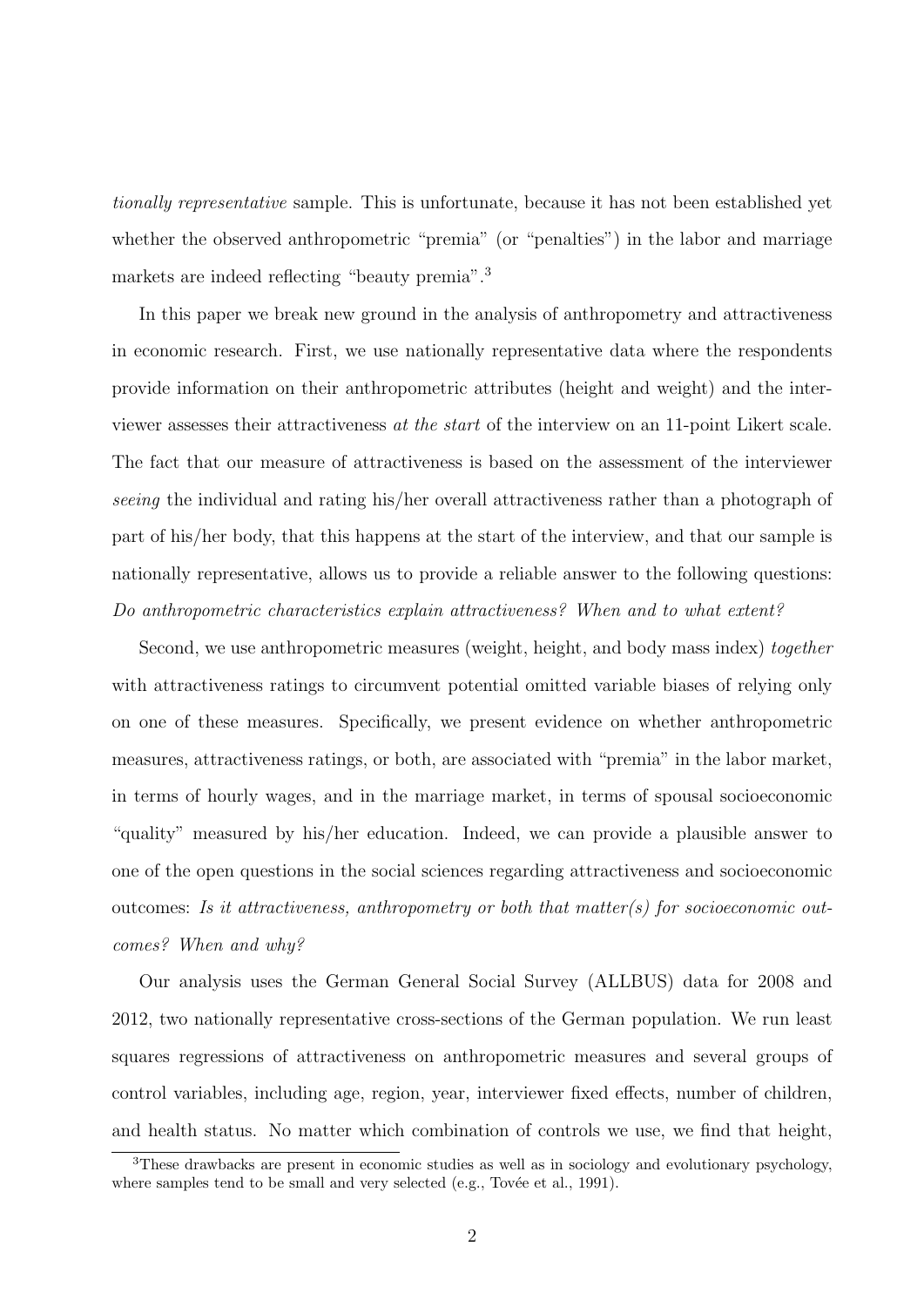weight, body mass index (BMI) and obesity (BMI  $>$  30) all strongly contribute to male and female attractiveness when attractiveness is rated by opposite-sex interviewers, whereas only female anthropometric measures are relevant when attractiveness is assessed by same-sex interviewers. To the best of our knowledge, we are the first to show that anthropometric characteristics are irrelevant to male interviewers in assessing male attractiveness, while they are important for both male and female interviewers in assessing female attractiveness, using nationally representative data, a reliable attractiveness measure, and interviewer fixed effects.

This is a new and intriguing finding that may suggest an explanation for the commonly observed gender-asymmetric relationship between BMI (or weight controlling for height) and hourly wages, and the instead similar correlation between own BMI and spousal socioeconomic status of both men and women. For instance, Cawley (2004) shows that BMI is negatively related to wages for (white) women, but not for men, in the US,<sup>4</sup> while Chiappori, Oreffice and Quintana-Domeque (2012) show that heavier individuals (men or women) tend to have less educated and heavier spouses. We contend that BMI (or weight controlling for height) is in general negatively valued in the marriage market because individuals in the heterosexual marriage market are of *opposite-sex* with respect to potential spouses, whereas in the labor market potential employers could be of any gender, and if anything, more likely to be male, so that BMI is less likely to be perceived as a bad attribute for male workers.

One immediate concern regarding our evidence on the role of the gender of the interviewer in predicting attractiveness from anthropometric measures is that (on average) individuals interviewed by same-sex individuals may be *different* than those interviewed by oppositesex interviewers.<sup>5</sup> However, when testing for mean differences of respondents by sex of the interviewer (individually or simultaneously), and separately for men and women, we find

<sup>4</sup>Garcia and Quintana-Domeque (2006) report different qualitative relationships between weight (controlling for height) and hourly wages for men (null or positive) and women (negative) in Austria, Denmark and Portugal.

<sup>&</sup>lt;sup>5</sup>In particular for men, where the role of anthropometric characteristics in explaining attractiveness depends on the gender of the interviewer.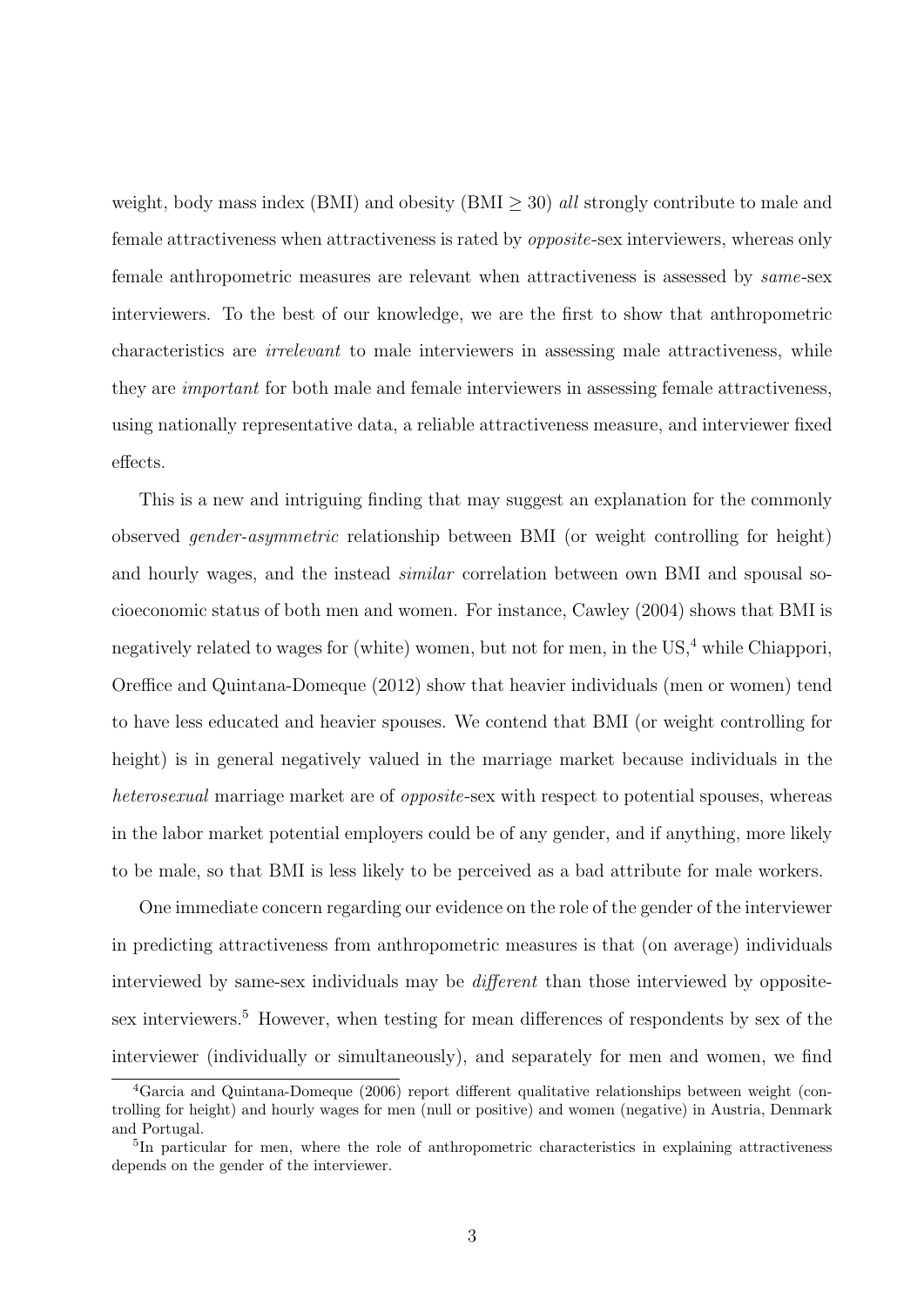that individuals interviewed by same-sex interviewers have the same average characteristics as those interviewed by opposite-sex interviewers. In other words, sex of the interviewer can be thought of as being as good as randomly assigned across respondents. Another issue is that "contextual" effects could be affecting the way interviewers assess attractiveness. To account for this possibility, we add characteristics of the context in which the interview is taking place. Reassuringly, all of our previous findings are robust to this additional adjustment.

In the second part of our analysis, we look for the presence of attractiveness and anthropometric "premia" in the labor and marriage markets, considering both types of measures at the same time and disentangling their roles for the first time in a nationally representative data set. We show that for both men and women attractiveness and height, but not weight, are positively related to hourly wage rates, consistent with the well-documented beauty and height "premia" in earnings (e.g., Case and Paxson, 2008; Hamermesh, 2011; Lundborg, Nystedt and Rooth, 2014). Regarding spousal socioeconomic "quality", we find that heavier individuals, both men and women, tend to have less educated spouses irrespective of their rated attractiveness, highlighting the importance of BMI in the marriage market and showing that a low BMI does not simply represent a beauty "premium". We also compute the trade-off between the attributes of own BMI and own education, and find that it is the same for married men and women. What is more, this evidence strengthens the interpretation that BMI is perceived as one of the relevant dimensions of attractiveness in the marriage market for both men and women, in line with the recent findings in Chiappori, Oreffice and Quintana-Domeque (2012), and earlier evidence that heavier women tend to have poorer husbands (Averett and Korenman, 1996).

To the best of our knowledge, this is the first study to document that attractiveness and anthropometry may both play a relevant but different role in explaining labor and marital outcomes, and to specifically show the extent of this influence for men and women in a nationally representative sample. In particular, our findings suggest that the more superficial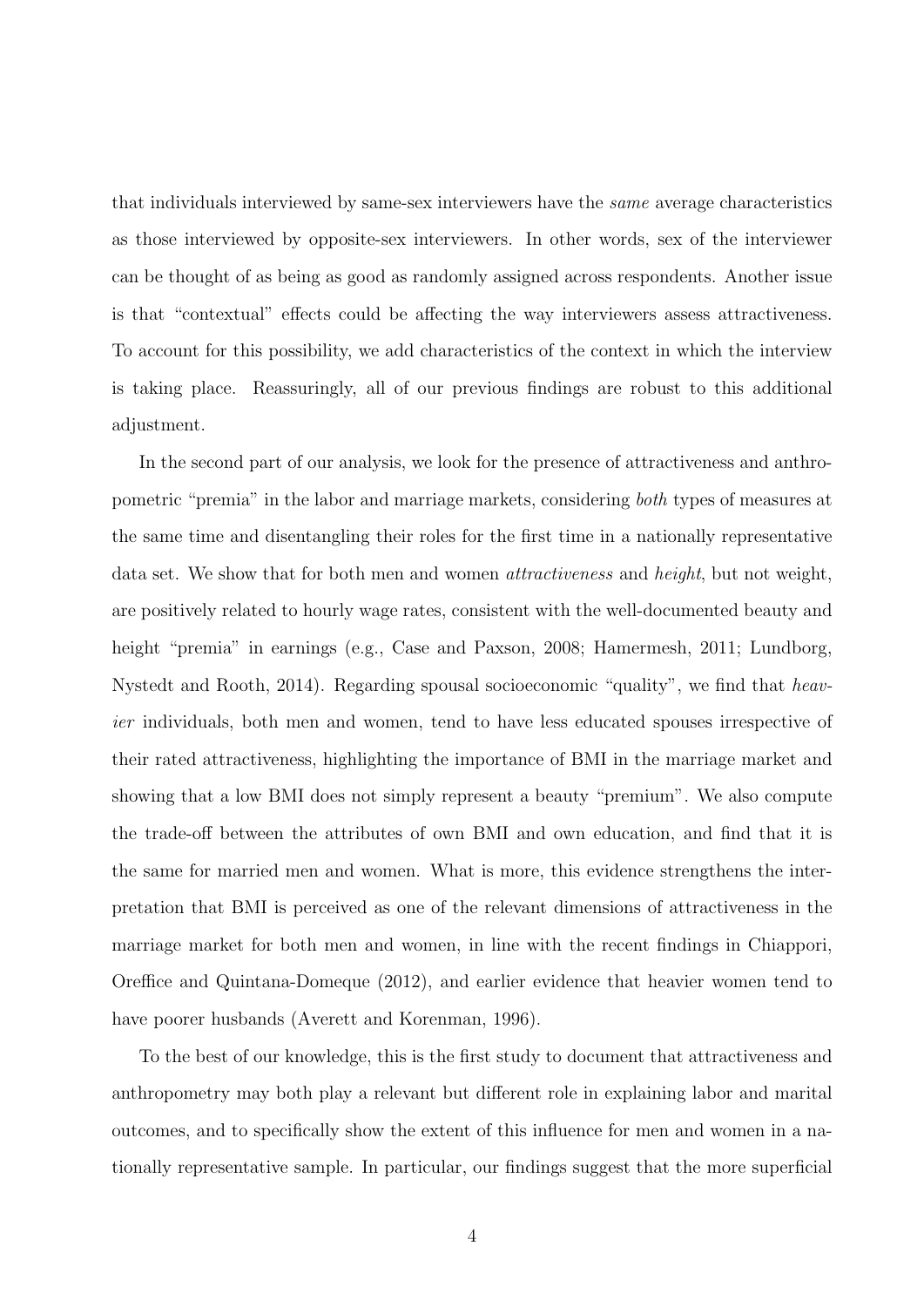attribute of rated attractiveness influences employment relationships but not the deeper one-to-one long-term ones that marriages represent, where instead body shape rather than rated attractiveness matters. Overall, this analysis represents a step toward our understanding of the evaluation and role of different physical attributes in explaining socioeconomic outcomes, by being able to compare both types of physical attributes (anthropometry and beauty) in two different markets. More generally, our work is part of a growing empirical literature on the role of "non-economic" characteristics in both the labor and the marriage markets, which encompasses economics and other social sciences.

To emphasize the relevance of our contributions to the literature, we refer to the main aspects in Hamermesh, Meng and Zang  $(2002)$  and Hitsch, Hortaçsu and Ariely  $(2010)$ . Hamermesh, Meng and Zang (2002) consider end-of-interview ratings, which may be affected by other factors related to the interview process per se, and anthropometric measures as health controls, *without* reporting their point estimates of the latter, to analyze primping and beauty of working women from Shangai. Hitsch, Hortaçsu and Ariely (2010) estimate mate preferences and sorting patterns using attractiveness and anthropometric measures from an online dating service in the US. However, theirs is not a nationally representative data source, attractiveness is *self*-rated, and profile photographs are uploaded by users and then rated by students, with photographs available only for 27.5% of the sample. Moreover, although the authors claim that height and weight are self-reported with "only small levels of misrepresentation", the nature of measurement error in an online dating service is worrisome. If anything we would expect these measures to be reported with non-classical errors, that is, people over-reporting their heights (and their other "good" traits) and under-reporting their weights (and their other "negative" attributes).<sup>6</sup>

The paper is organized as follows. Section 2 describes the data. Section 3 estimates when and to what extent anthropometric characteristics explain physical attractiveness. Section 4 considers the interplay of anthropometric measures and attractiveness on socioeconomic

<sup>6</sup> In particular, this is a concern also for the self-reported annual income of the users' profiles, with this variable being available for only 50% of the sample.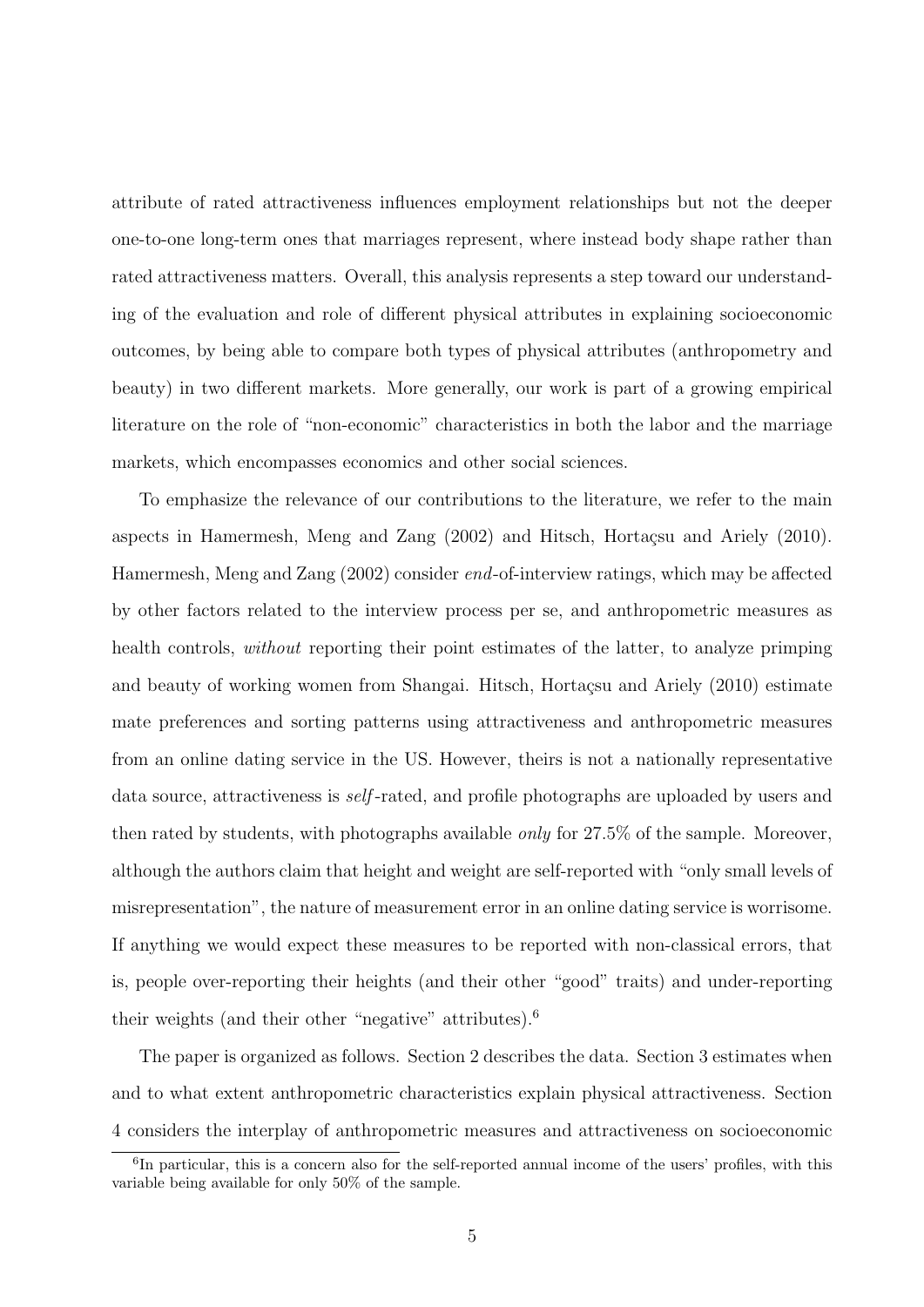outcomes. Section 5 concludes the paper.

## 2 Data Description

Estimation is carried out on the German General Social Survey (ALLBUS) data, a biennial survey that started in 1980 on "the attitudes, behaviour, and social structure of persons resident in Germany": a nationally representative cross-section of the German population is questioned every two years, and detailed demographic and socioeconomic information at the individual and household level is collected for thousands of respondents. In addition, the interviewer's identifier and main demographic characteristics (e.g., age and sex) are also recorded, which would prove useful in our present analysis.<sup>7</sup>

We use the cumulative series ALLBUS GESIS-Cumulation 1980-2012, focusing our study on the waves of 2008 and 2012, i.e., the only waves containing information on both attractiveness and anthropometric measures.<sup>8</sup> Our main variables of interest are height (in cm), weight (in kg), and BMI (body mass index) of the respondent as well as his/her attractiveness, which is rated by the interviewer. The respondent's attractiveness is available in all recent waves, is reported on an 11-point (Likert) scale from 1 to 11 (from unattractive to attractive), and is asked to the interviewer both at the start and at the end of the interview. To use a measure of physical attractiveness not contaminated by the interviewing process per se, we follow Gehrsitz (2014) and Hamermesh and Abrevaya (2013) and use the measure recorded at the start of the interview, along with the numerical identifier of the interviewer.

In particular, when we analyze attractiveness and estimate its determinants, we will control for interviewer fixed effects, and further distinguish observations by opposite- and same-sex pairs of interviewer-respondents, whereas when we consider attractiveness as ex-

<sup>7</sup> Interviews are performed with CAPI (computer assisted personal interviewing).

<sup>&</sup>lt;sup>8</sup>In the ALLBUS some questions are asked in some or alternate waves. The anthropometric measures are not available in 2010 or in the years before 2008, so that we use the waves of 2008 and 2012, the latter being the most recently released. An additional feature of these anthropometric measures is that they are not asked in the basic questionnaire but in the rotating ISSP modules "Health" or "Leisure time and sports" to about 50% of the respondents in selected years (other respondents are asked other "split" questionnaires).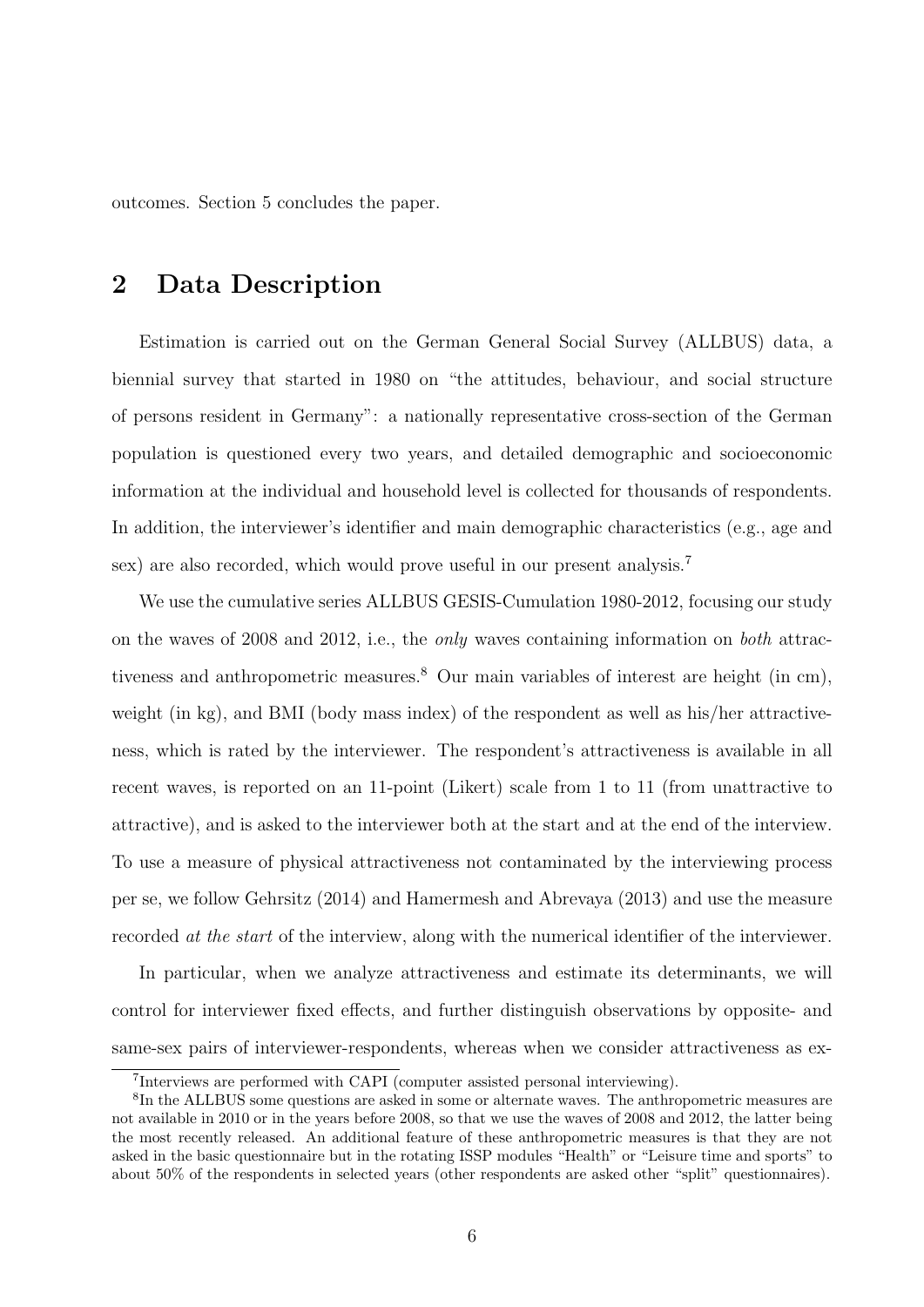planatory variable for marital and labor outcomes, we will standardize it by subtracting the average attractiveness rating of the corresponding interviewer from each rating, and divide this difference by the standard deviation of his/her rating, in the same vein as in Mobius and Rosenblat (2006) or Hitsch, Hortaçsu and Ariely (2010).

To perform our analysis, we work with an additional set of variables: age, gender, a West-East region and a 2008-2012 year dummy-variable indicators, along with self-reported health status (we construct a dummy variable equal to 1 for satisfactory health status or better), number of biological and non-biological children, and education. In the ALLBUS data, educational attainment is measured through a series of yes/no questions on the attainment of specific types of certificates in schools and universities according to the features and dual paths of the German education system. We construct a binary variable which takes value of 1 if the respondent has a university or polytechnic degree, or a master/technician college certificate (i.e., "some college and above"), and 0 otherwise.<sup>9</sup>

To be able to measure socioeconomic outcomes of respondents and their spouses, we also consider the respondent's own net monthly income and hours worked per week to generate the log of the hourly wage rate (own net monthly income divided by hours worked), and the spouse's education. Note that neither own net monthly income nor hours worked per week is available for the spouse.

The main analysis considers men and women who are German citizens born in Germany, between 25 and 50 years of age and with BMI in the range 18.5 to 39.99, to keep uniform reference groups with respect to attractiveness and marital and labor market outcomes, and to exclude (medically) morbid obese or underweight individuals (WHO, 2009). The restriction on place of birth and German citizenship is prompted by the fact that being foreign-born may be related differently to attractiveness. Finally, observations are weighed by the available East-West weight to adjust for the oversample of East German respondents and make the sample nationally representative.

<sup>&</sup>lt;sup>9</sup>This schooling variable and the related dummy are not defined for those respondents who are still in school.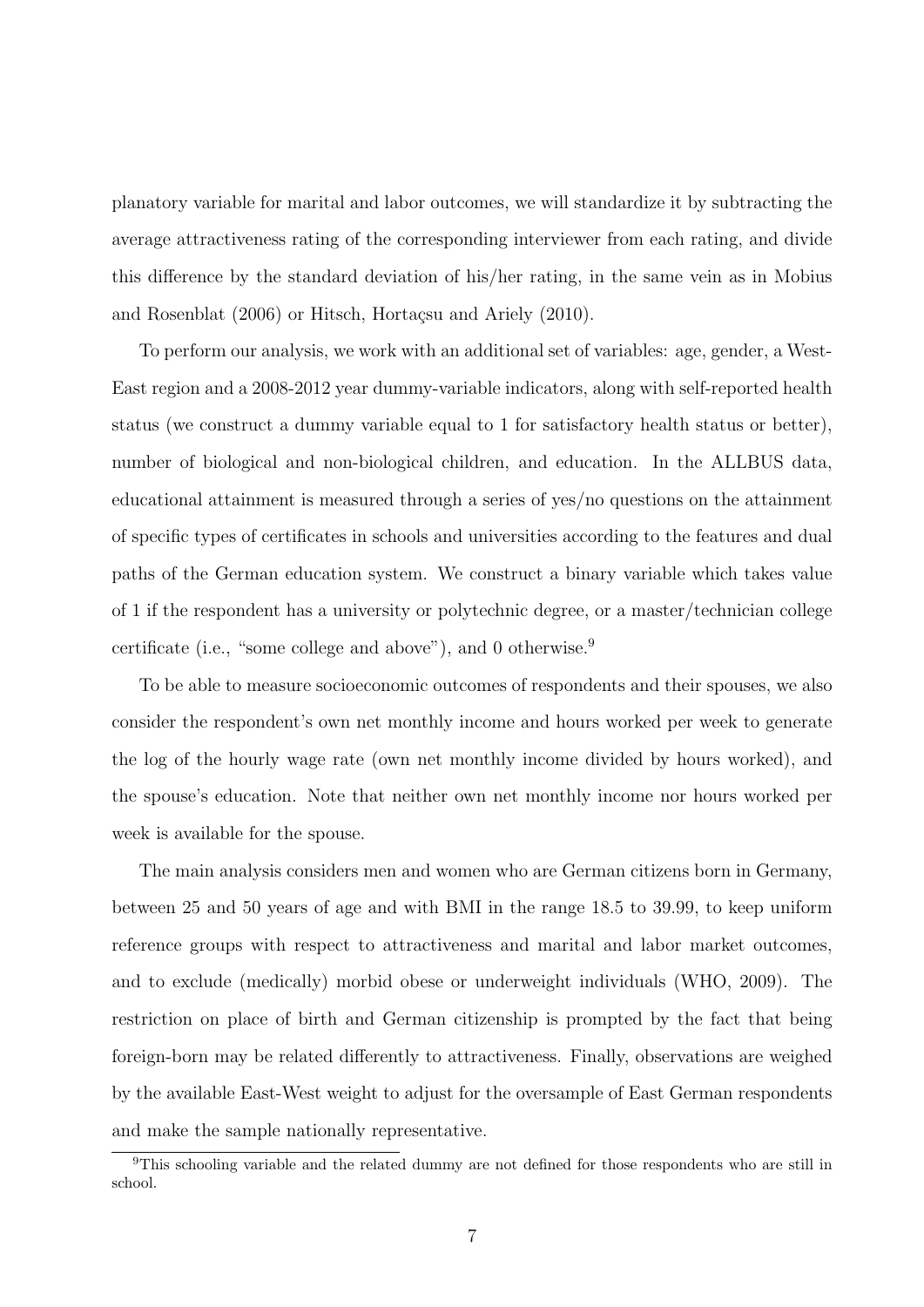Table 1 presents the descriptive statistics for female and male respondents, separately. The average age is about 39, and 80% of the sample lives in the former West Germany. Women report being on average slightly less healthy and less educated than men, while men exhibit a higher average BMI but a lower average attractiveness than women. Men are slightly overweight (with an avearage BMI of 26.2 and an obesity rate of 14%), and their mean attractiveness rating is 7.7, while women score 8.2 on average, although the rating standard deviations are the same. This higher mean female rating is consistent with a large body of findings across disciplines and data sets, reporting that on average women are rated more attractive than men (e.g., Doorley and Sierminska, 2012; Gehrsitz, 2014; Hamermesh and Biddle, 1994).

#### [Table 1 about here]

The features in Table 1 indicate that the ALLBUS nationally representative data are reliable and of high quality. First, there are very few missing values (1.17% for education, 0.04% for health, 2.66% for BMI, and 0% for attractiveness). Second, and perhaps more important, the distribution of key variables, such as anthropometric measures, are realistic and comparable to other well-known German data sets (e.g., GSOEP) and stylized facts (OECD, 2014). In addition, although not reported in the table, the observable characteristics of our interviewers clearly reveal that they are not undergraduates: they are on average 59 years old. Moreover, 40% of them are women and their average schooling level is 2.6 (on a scale from 1 to 5). Hence, they are older than our respondents, whose average age is 39, less likely to be female than our respondents (48%), and also less educated than them (3.4).

Finally, it is worth emphasizing that attractiveness is measured here at the start of the interview and on an 11-point scale in a nationally representative sample, rather than by a later-in-the-interview rating (Hamermesh and Biddle, 1994; Hamermesh, Meng and Zhang,  $2002$ , a self-assessed one (Hitsch, Hortaçsu and Ariely,  $2010$ ), or a (facial) photograph (Biddle and Hamermesh, 1998; Hitsch, Hortaçsu and Ariely, 2010; Mobius and Rosenblat, 2006). In particular, Biddle and Hamermesh (1998) state that "a photograph captures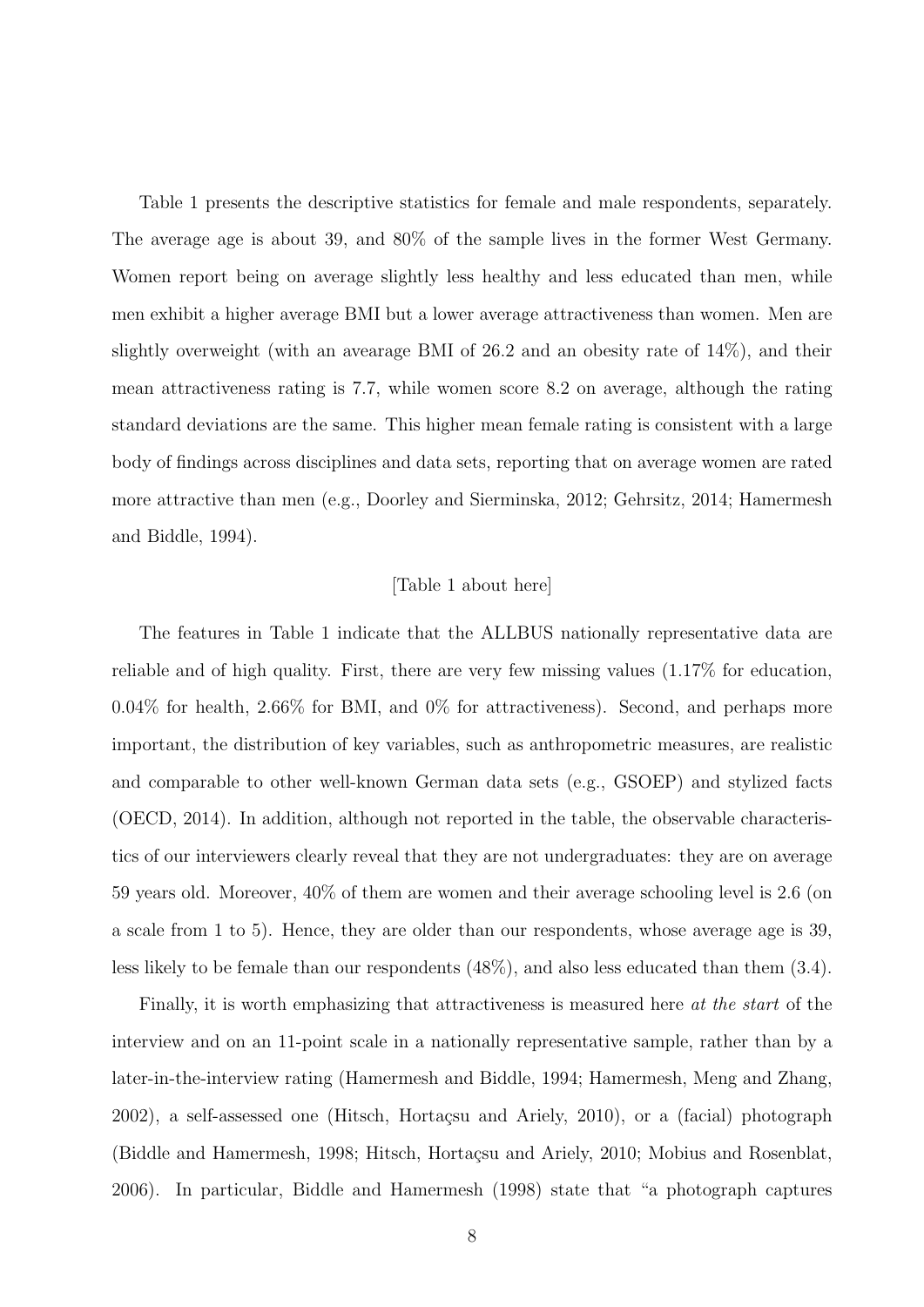only facial features and to some extent grooming, and captures them imperfectly", while an attractiveness rating (during or at the end of the interview) would be "contaminated by other information about the subject obtained during an interview", which are exactly the drawbacks that our empirical analysis overcomes.

# 3 Do Anthropometric Measures influence Attractiveness?

This section provides evidence on the relationship between anthropometric characteristics and attractiveness. We assess the predictive power of (self-)reported anthropometric measures in explaining attractiveness as rated by the interviewer at the start of the interview.

## 3.1 Main results: all interviewers

Table 2 displays a series of least square regressions of attractiveness on anthropometric measures for men and women, separately. There are three types of regressions (depending on the control variables used), grouped into three different panels according to the anthropometric measure(s) being used: panel A, panel B, and panel C.<sup>10</sup>

## [Table 2 about here]

Panel A contains the point estimates of regressions of attractiveness on height and weight, which indicate that taller female and male respondents are both ranked as being more attractive by the interviewers, while weight plays a role only in explaining female attractiveness: heavier females are ranked as being less attractive by the interviewers. In columns (1) and (2), we report the estimates corresponding to the baseline regression, which

<sup>10</sup>Heteroskedasticity robust standard errors clustered at the interviewer's level are used in all the empirical analysis.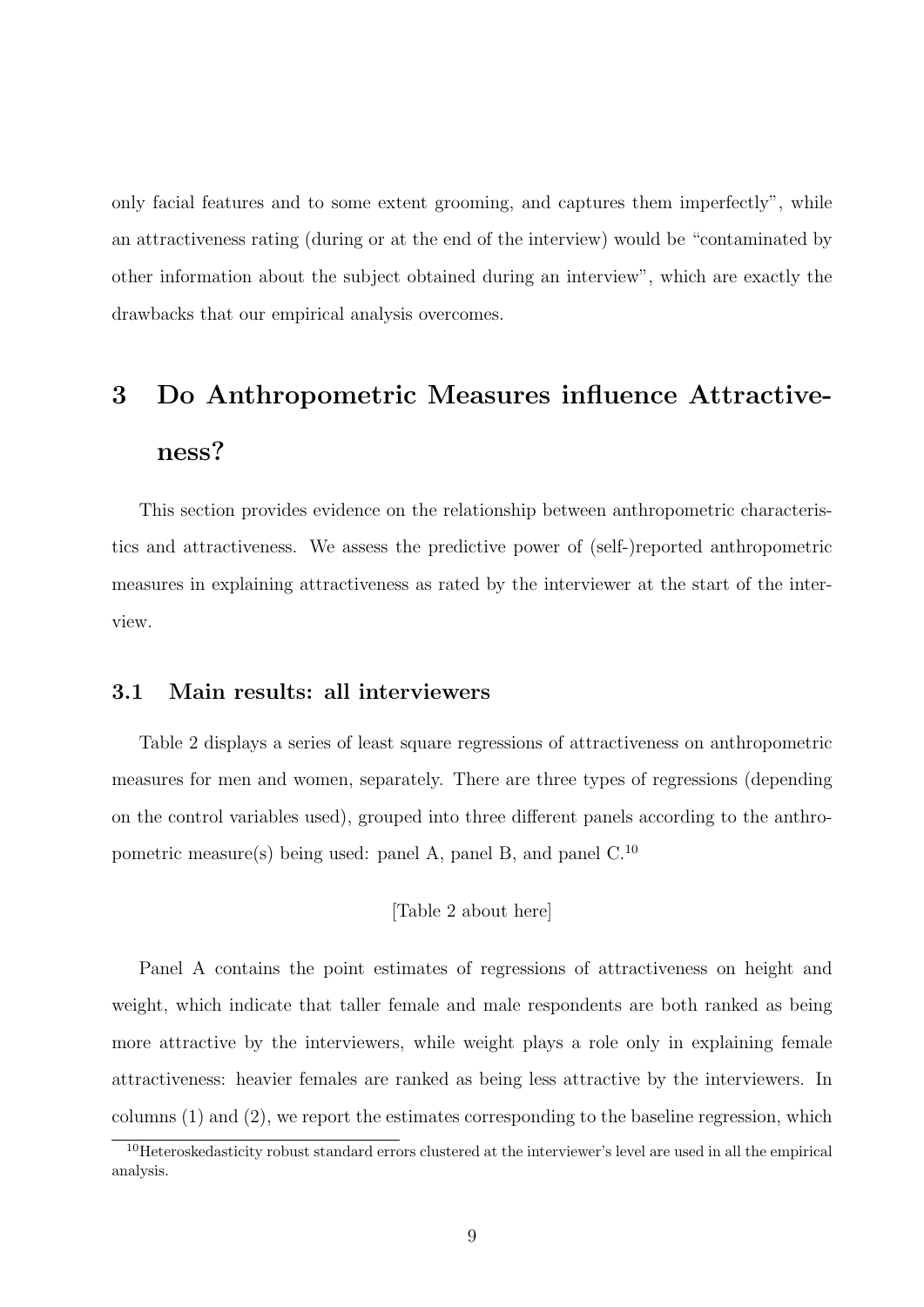only controls for the age of the respondent, a West-East dummy-variable indicator and a 2008-2012 year dummy-variable indicator. If we control for interviewer fixed effects, columns (3) and (4), the results are robust and even stronger (the size of the coefficients –in absolute value– increases). Finally, controlling for a healthy dummy variable and the number of children does not change our findings, as we can see in columns (5) and (6). Panel B displays the point estimates of regressions of attractiveness on BMI. Interestingly, BMI is uncorrelated with male attractiveness, but is negatively correlated with female attractiveness. In panel C we report the estimated coefficients associated to the obesity indicator: they are all negative and statistically significant for both men and women.

It is worth noting that the statistical significant associations exhibit sizable point estimates. For example, column (1) in panel A indicates that for women, a one standard deviation increase in weight is associated to a 0.29 standard deviation decrease in attractiveness, that a one standard deviation increase in height is associated to a 0.17 standard deviation increase in attractiveness, while panel B indicates that a one standard deviation increase in BMI is associated to a 0.27 standard deviation decrease in attractiveness. In panel C we can see that going from non-obese to obese leads to a 0.64 standard deviation decrease in attractiveness for women and a 0.44 standard deviation decrease in attractiveness for men.

## 3.2 Additional results: opposite-sex versus same-sex interviewers

Taken at face value, the results in Table 2 indicate that, while weight is relevant in explaining female attractiveness, its role in explaining male attractiveness is null, except for the particular case of obesity that matters for both genders. Hence, one may be tempted to conclude that BMI is a good proxy for female attractiveness, but not for male attractiveness. Albeit this gender asymmetry may seem a reasonable finding  $(e.g., Tov\acute{e}e$  et al., 1998, 1999; and Swami, 2008), it is at odds with the recent empirical evidence on attractiveness and marriage market patterns in the US. In this regard, Chiappori et al. (2012) using PSID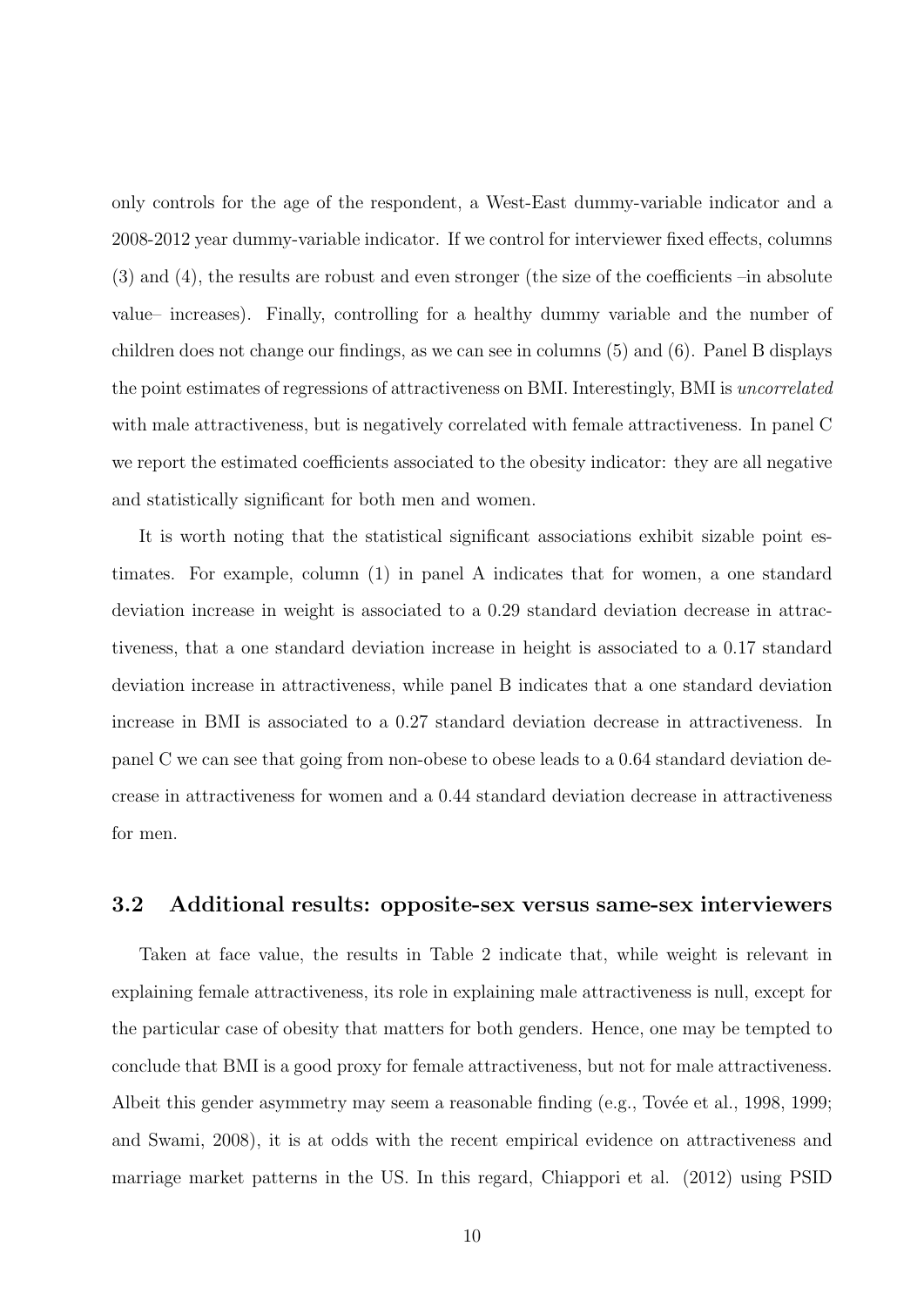data, find that both heavier men and women tend to have "worse" spouses in terms of socioeconomic (lower education/wage) and anthropometric (higher BMI) characteristics.

The empirical analysis in this subsection is developed to explore these issues and reconcile our apparently contradictory patterns, without simply resorting to the argument that tastes for female and male characteristics are different in the US and Germany. An alternative explanation to de gustibus non est disputandum is that the gender of the interviewer is playing a role in assessing attractiveness and in how it is related to height and weight. To explore such a possibility, we re-estimate the regressions of Table 2 splitting our sample of respondents according to whether they were interviewed by opposite-sex individuals, Table 3, or by same-sex interviewers, Table 4.

### [Table 3 about here]

Once we perform the analysis by allowing different coefficients depending on the gender of the interviewer, we find that female (male) interviewers do take into account weight, BMI, and obesity in assessing male (female) attractiveness: once we focus on opposite-sex interviewers, both male and female BMI measures significantly affect physical attractiveness.

Interestingly enough, the point estimates and statistically significance for women in Table 3 are basically the same as in Table 2, suggesting that both male and female interviewers assess their anthropometric features similarly (as it can be confirmed in Table 4). Conversely, for men, Table 3 shows a significant influence of weight and BMI on their attractiveness, while Table 2 reports none, and larger estimated coefficients on the obesity indicator in Table 3 than in Table 2.

#### [Table 4 about here]

Indeed, Panel B in Table 4 shows that the point estimates for BMI regarding male physical attractiveness are virtually zero, while those regarding female attractiveness are a bit smaller than those in Table 3 but very close to those in Table 2; for obesity, the same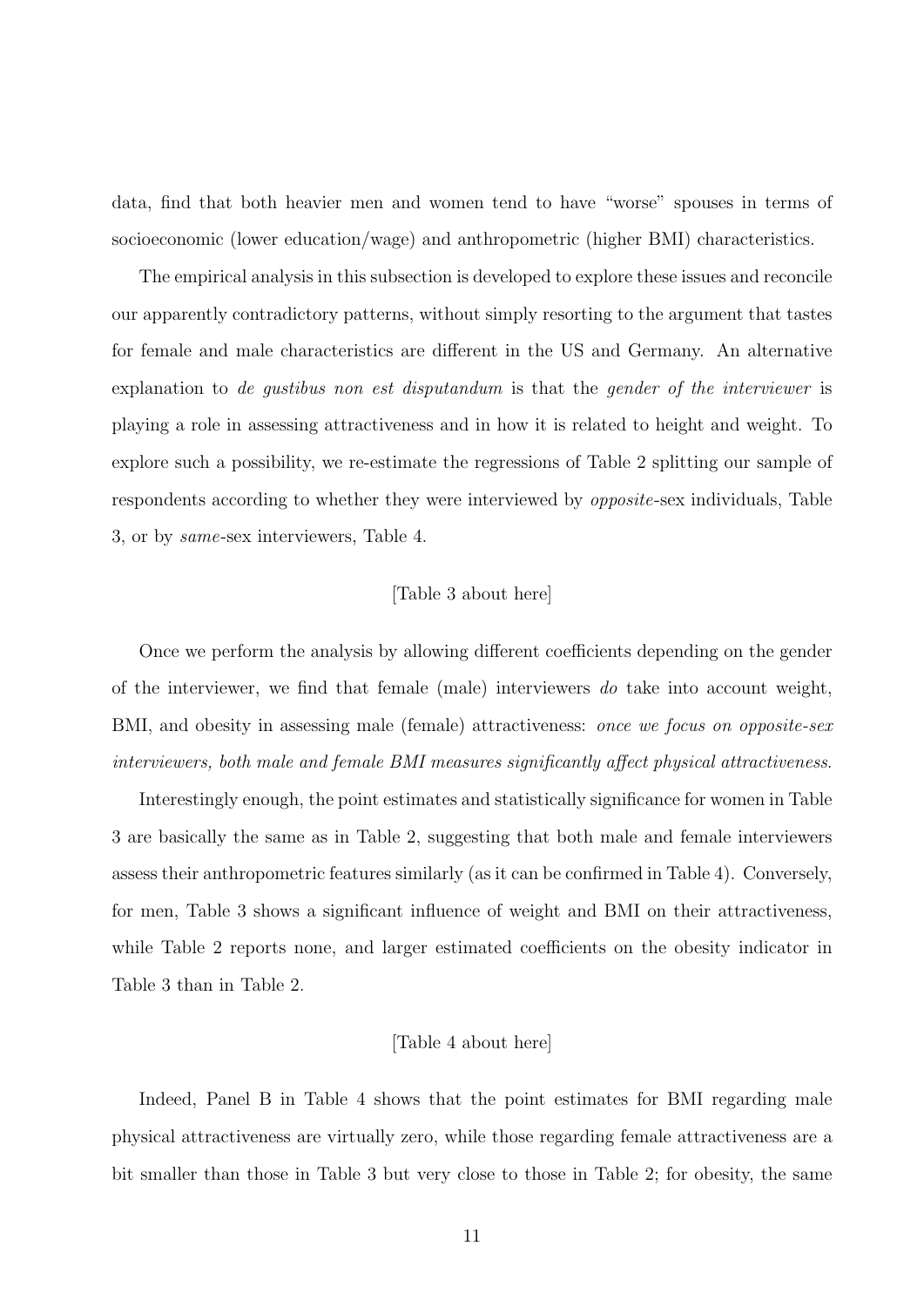patterns of results are observed in panel C. Male interviewers do not consider weight, BMI, or obesity, when assessing male respondents.<sup>11</sup>

In summary, anthropometric characteristics are "irrelevant" to male interviewers in assessing male attractiveness, while they are important for female interviewers in assessing both male and female attractiveness. These are quite remarkable findings, and this paper is the first to document them on a nationally representative sample.

We conclude this subsection with a remark. Hamermesh and Biddle (1994) write that "within a culture and at a point in time there is tremendous agreement on standards of beauty". Our analysis helps to clarify such a statement: we show that these standards and their anthropometric determinants may differ by gender.

## 3.3 Bias from the respondent or the interviewer

One may be concerned that the sex of the interviewer affects the way the respondent reports his/her anthropometric measures, namely height and weight (BMI is constructed). Table 5 reports the respondents' mean characteristics by interviewer's sex. Remarkably enough, the means of weight, height, BMI and obesity are the same for those interviewed by same-sex interviewers and those interviewed by opposite-sex interviewers: there is no evidence that the sex of the interviewer is related to the way the respondent reports his/her anthropometric measures. Indeed, one can see in Table 5 that all the average characteristics for both men and women interviewed by same- and opposite-sex interviewers are the same. If anything, sex of the interviewer can be thought of as being as good as randomly assigned across respondents.

### [Table 5 about here]

 $11$ The fact that BMI has a stronger impact on female than male attractiveness is consistent with evolutionary psychology. For instance, Tovée et al. (1998, 1999) find that BMI is the primary determinant of female sexual attractiveness, and Swami (2008) compares the relevance of BMI to other body shape measures between genders, in small samples. Also, focusing only on female attractiveness measured with photograph ratings, Conley and McCabe (2011) report that male ratings are negatively affected by BMI, while Tovée and Cornelissen (2001) that there is no difference between the ratings of male and female undergraduate students.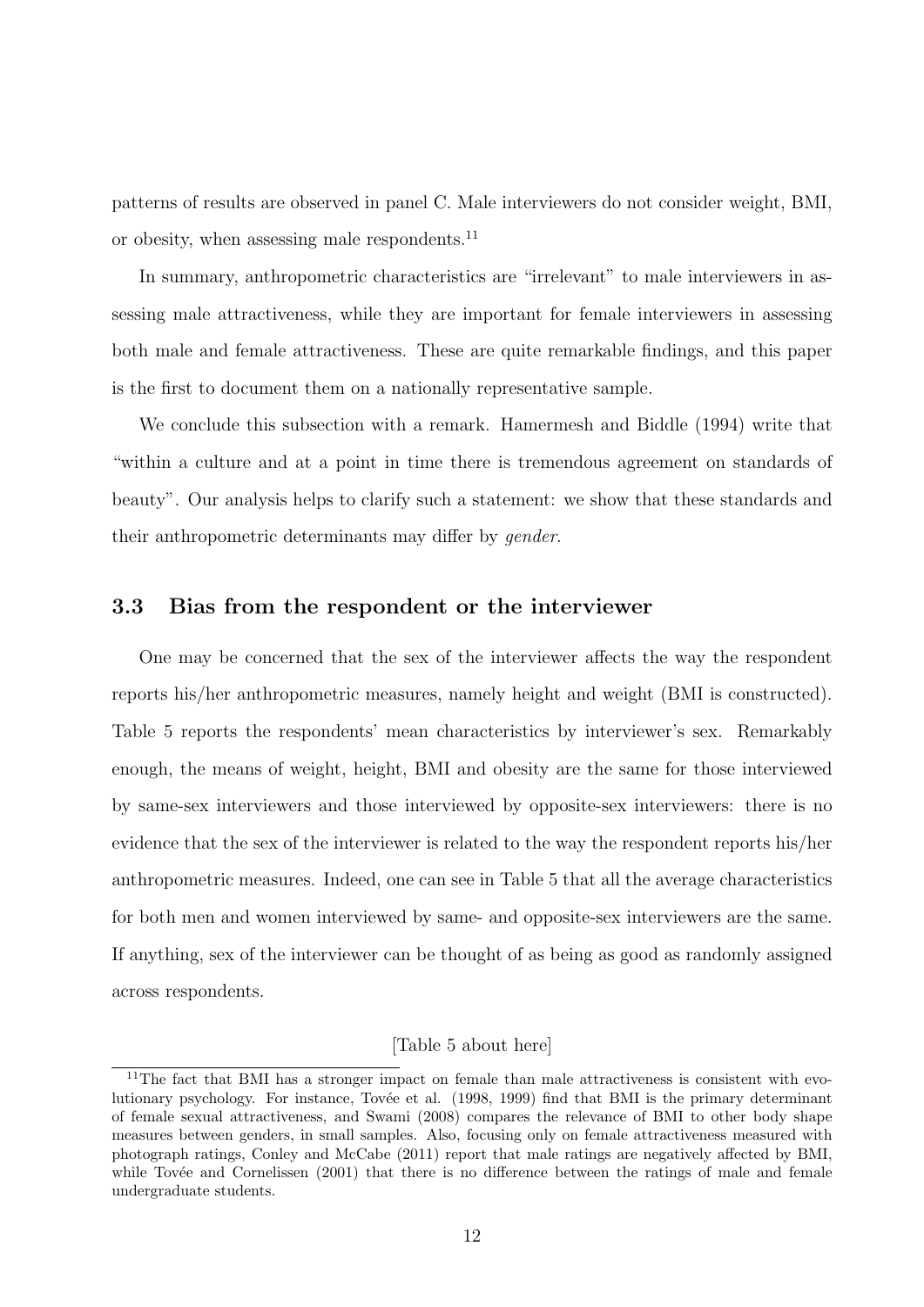While we can control for interviewer fixed effects, the context in which the interview is performed may be different within interviewers. If the way an interviewer assesses attractiveness is context-dependent, this may lead to biases. To assess the importance of these potential biases, we check the robustness of our results to controlling for characteristics of the context in which the interview is taking place. We try to capture these contextual effects by including dummy variables for the type of building where the respondent lives. The results of this analysis are reported in Table 6. In this Table, we re-estimate Tables 2, 3 and 4, and display the estimates corresponding to the most complete specification (columns (5) and (6)). If anything, our results are robust to contextual effects.

[Table 6 about here]

# 4 Attractiveness, Anthropometric Measures and Socioeconomic Outcomes

While in the first part of the paper we analyzed the power of anthropometric measures in predicting attractiveness, we now simultaneously consider the role of anthropometric measures and attractiveness in explaining two important outcomes in the labor and the marriage market, namely, wages and spousal education.

A large body of literature in the social sciences has studied how physical attributes affect such outcomes, typically considering either anthropometric or beauty measures, but not both simultaneously. Studies on obesity, wages and employment use an obesity indicator or BMI (or weight controlling for height) to estimate labor market penalties for heavier (females) individuals (Cawley, 2004; Garcia and Quintana-Domeque, 2007; Rooth, 2009), finding somewhat mixed results. On the other hand, papers on height and the labor market find an earnings "premium" for taller individuals (Case and Paxson, 2008; Lundborg, Nystedt and Rooth, 2014). Moreover, recent work on attractiveness and the marriage market links these anthropometric measures to matching patterns and spouse quality (Chiappori,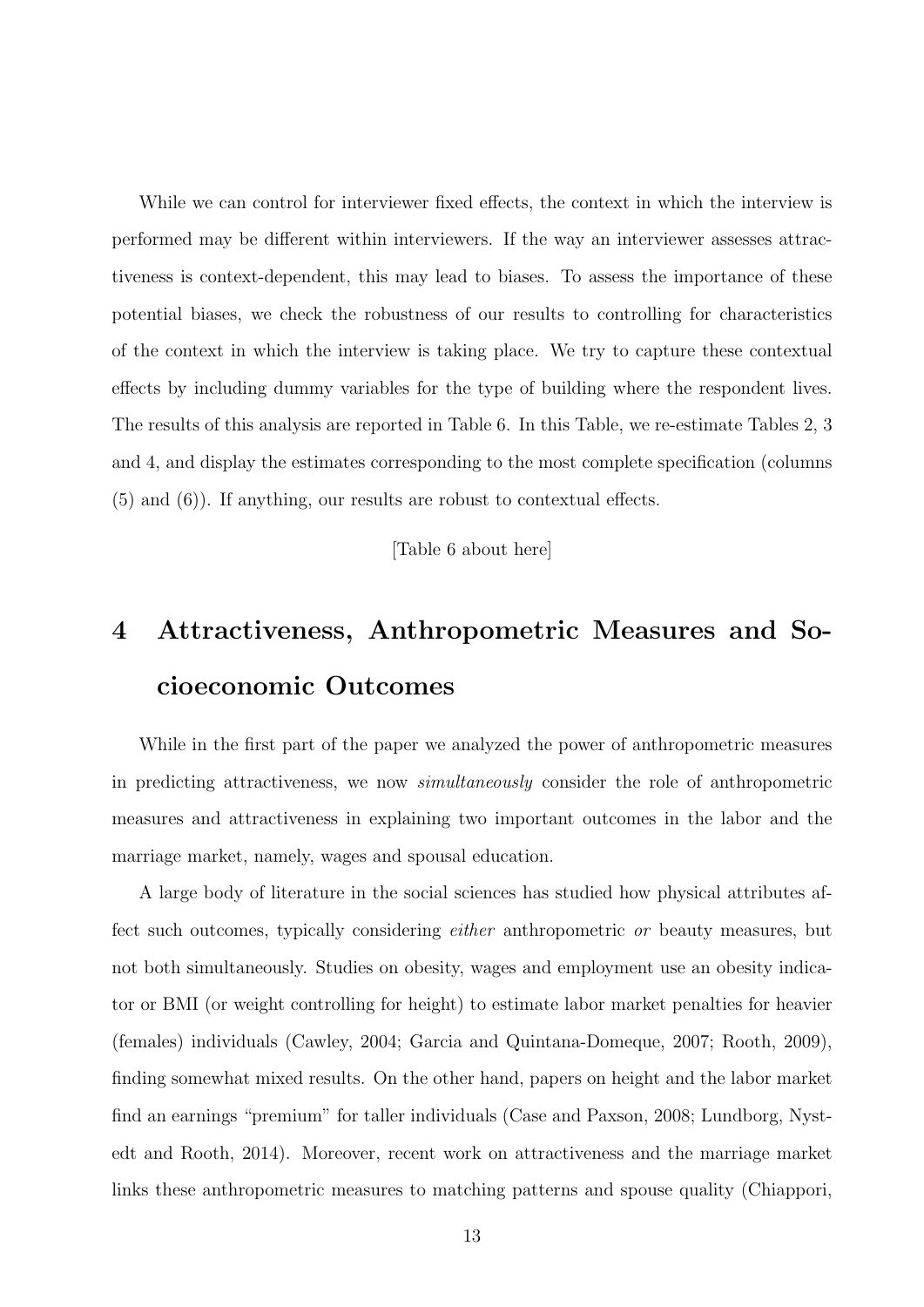Oreffice and Quintana-Domeque, 2012; Oreffice and Quintana-Domeque, 2010). On the other hand, since the seminal work by Hamermesh and Biddle (1994), a literature on the "economics of beauty" has developed, estimating a beauty "premium" in the labor or marriage markets (Hamermesh and Biddle, 1994; Mobius and Rosenblat, 2006; Doorley and Sierminska, 2012; Gehrsitz, 2014) and in online dating (Hitsch, Hortaçsu and Ariely, 2010).

### 4.1 Attractiveness, Anthropometric Measures and Wages

In this subsection, we focus on the relationship between attractiveness, anthropometric measures and wages conditional on working full-time. We want to measure these correlations depending on whether we include either attractiveness or anthropometric measures, or both. Specifically, we present least square regressions where the dependent variable is the log hourly wage rate, with five different specifications according to whether we include standardized attractiveness and/or anthropometric measures (weight and height, or BMI), grouped into two different panels according to the additional controls being used: panel A and panel B. Given the asymmetric relationships found in the literature by gender (Averett and Korenman, 1996; Cawley, 2004), we conduct our analysis separately for men and women, with findings for women in Table 7 and for men in Table 8.

Table 7 shows that both height and attractiveness are positively and significantly related to hourly wage rates, also when controlling for BMI. Although in panel B the estimated coefficient of attractiveness loses significance when more controls are included, its point estimates remain similar across all specifications, with the significance loss most likely due to lack of power. As to the anthropometric measures, for working women, height is always relevant and positively related to wages, whereas BMI is not. This is consistent with Garcia and Quintana-Domeque (2007) not finding a clear penalty for heavier women, although we also control for attractiveness and height, which seems to be the key trait here. The height "premium" in wages is consistent with Case and Paxson (2008), while the beauty "premium" is well-known (Hamermesh and Biddle, 1994). It is fair to say that the sample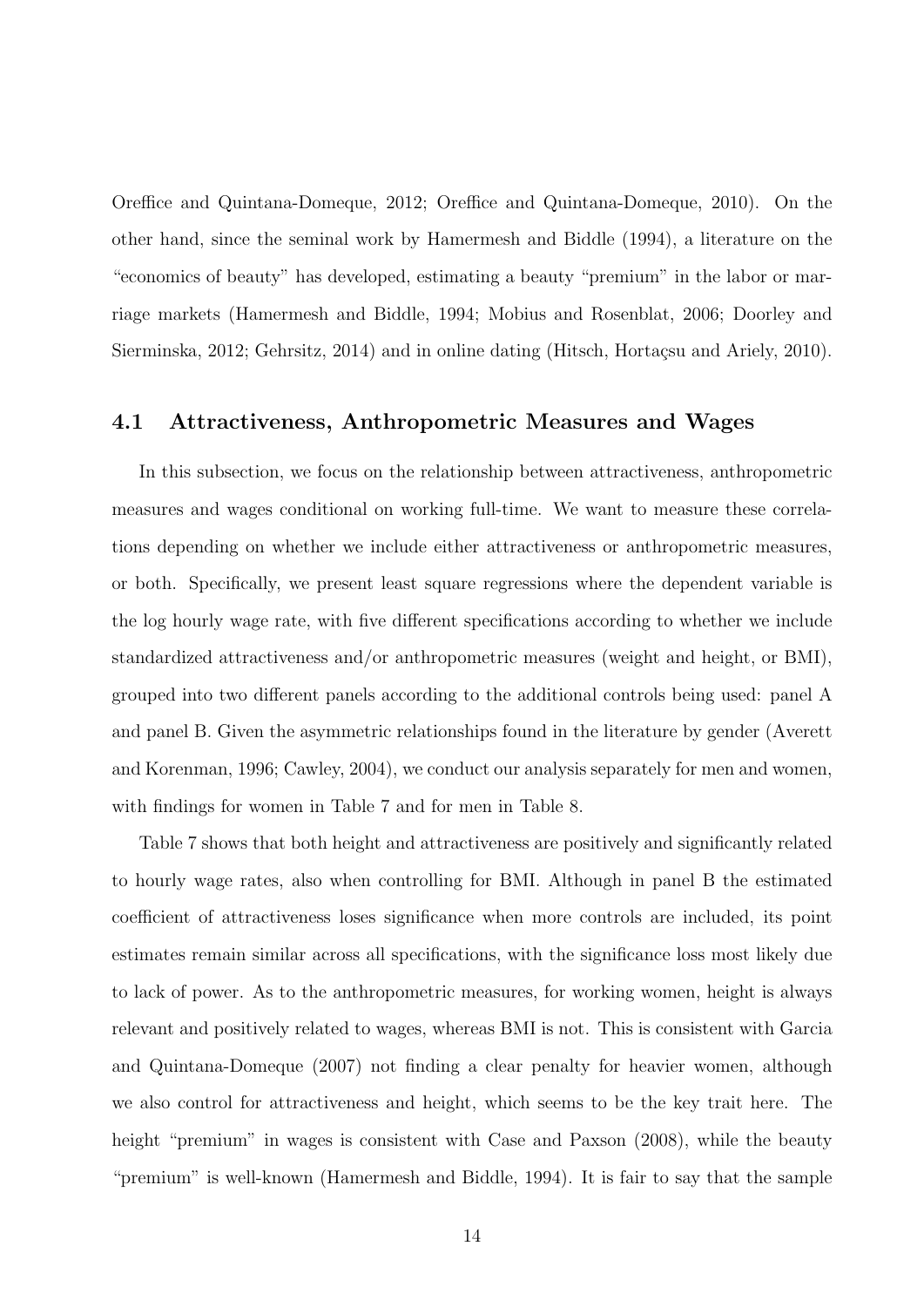of women is much smaller due to the selection into working, which appears to be much more stringent in Germany than in the US. Indeed, the following evidence on working men presents a similar but more significant relevance and comparison among physical attributes.

## [Table 7 about here]

In Table 8, one can see that attractiveness is the most significant physical attribute in explaining male wages, followed by height, whereas weight and BMI do not play any role. This pattern holds across all specifications and panels. More attractive and taller workers earn higher hourly wages, and this is true for both men and women. In the appendix, Table A1, we present the same type of analysis, with the obesity indicator instead of the variable BMI. The estimated coefficients reflect the same qualitative results as in Tables 7 and 8.

### [Table 8 about here]

These findings are in line with the obesity literature, which does not tend to find any heavy weight penalty for men (e.g., Cawley, 2004), and with the evidence on the height premium (Case and Paxson, 2008; Lundborg, Nystedt and Rooth 2014), although here we control for attractiveness in addition to anthropometric measures, and attractiveness exhibits a strong significance. In turn, the evidence on the positive influence of attractiveness on wages is consistent with the literature using beauty ratings instead of anthropometric measures to assess the relevance of attractiveness on labor outcomes, since the seminal work by Hamermesh and Biddle (1994). For instance, Mobius and Rosenblat (2006) find a sizable beauty "premium" in wages in a lab experimental setting, while Gehrsitz (2014) reports that good looks improve labor market outcomes for both men and women, as do Doorely and Sierminska (2012) but focusing only on women.

Overall, two aspects of our empirical analysis stand out. First, it is remarkable that height is positively related to the wages of both men and women even after conditioning on attractiveness. Second, it is attractiveness rather than BMI or weight that relates to wages,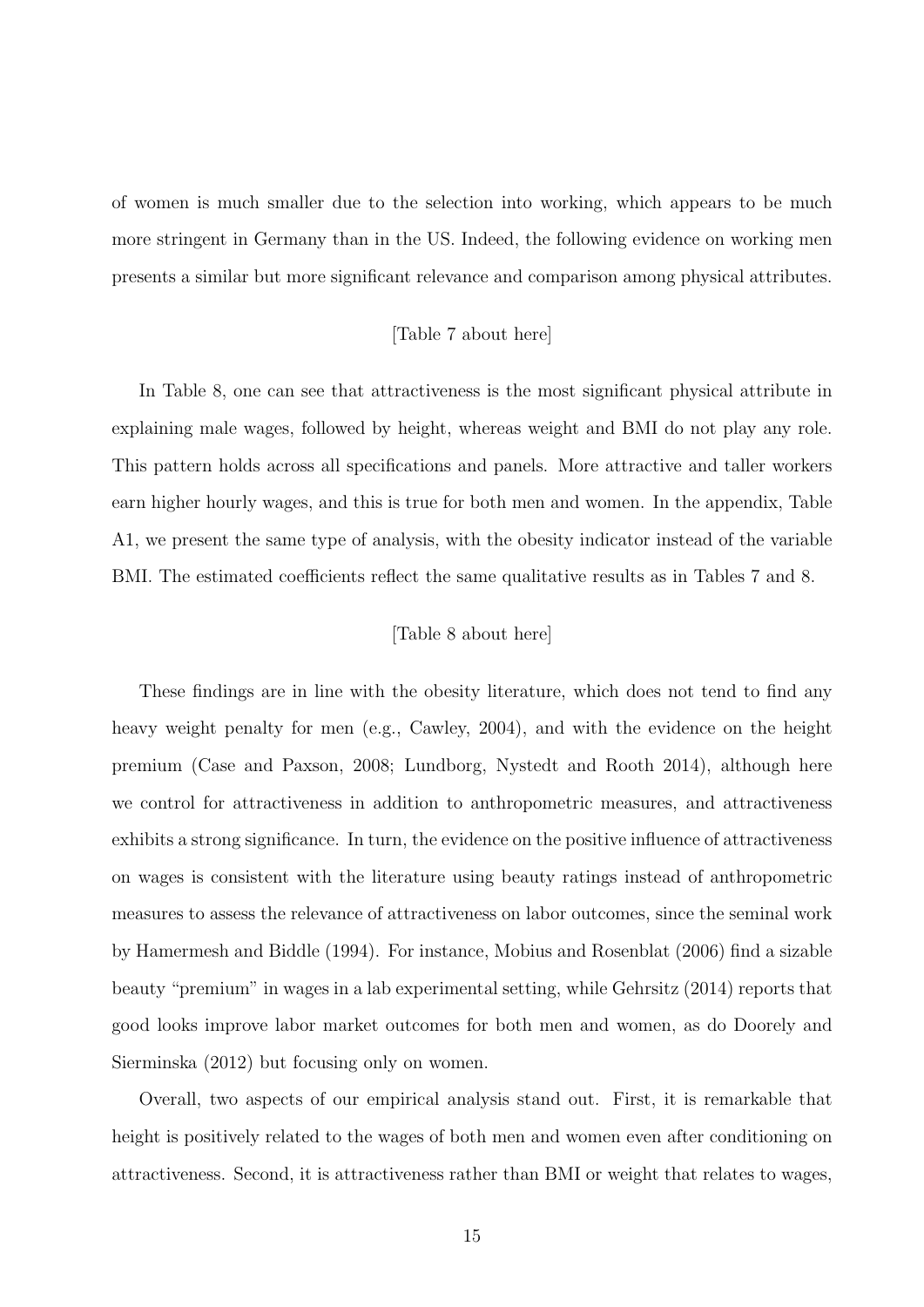suggesting that low BMI may be appreciated in the labor market, as other studies report, not because it reflects fitness and health, but as a pure physical attribute (looks). In the next subsection, we turn to the implications of the same physical attributes in a different market, characterized by one-to-one long-term relationships.

# 4.2 Attractiveness, Anthropometric Measures and Spousal Education

In this subsection, we look at the relationship between attractiveness, anthropometric measures and spousal educational attainment, which is considered an important proxy for the socioeconomic "quality" of the spouse in the marriage market (e.g., Browning, Chiappori and Weiss, 2014). We present least square regressions where the dependent variable is spousal education (a binary indicator for some college and above), with five different specifications according to whether we include standardized attractiveness and/or anthropometric measures (weight and height, or BMI), grouped into two different panels according to the additional controls being used: panel A and panel B. We perform our estimations separately by gender, with findings for women in Table 9 and for men in Table 10.

Table 9 shows that thinner women tend to have better educated husbands, with the effect of BMI or weight statistically significant at least at the 5% level across specifications. It is interesting to note that female weight and BMI are predictors of her husband's education even after accounting for her education and attractiveness. Our findings suggest that what makes a woman attractive in the marriage market is not what is perceived attractive by an interviewer, which could simply capture a superficial visual assessment and not the actual quality of a potential mate in one-to-one long-term relationships.

## [Table 9 about here]

Results for men are reported in Table 10 and are remarkably similar. Here again, attractiveness per se does not play any role in terms of spousal quality, while weight and BMI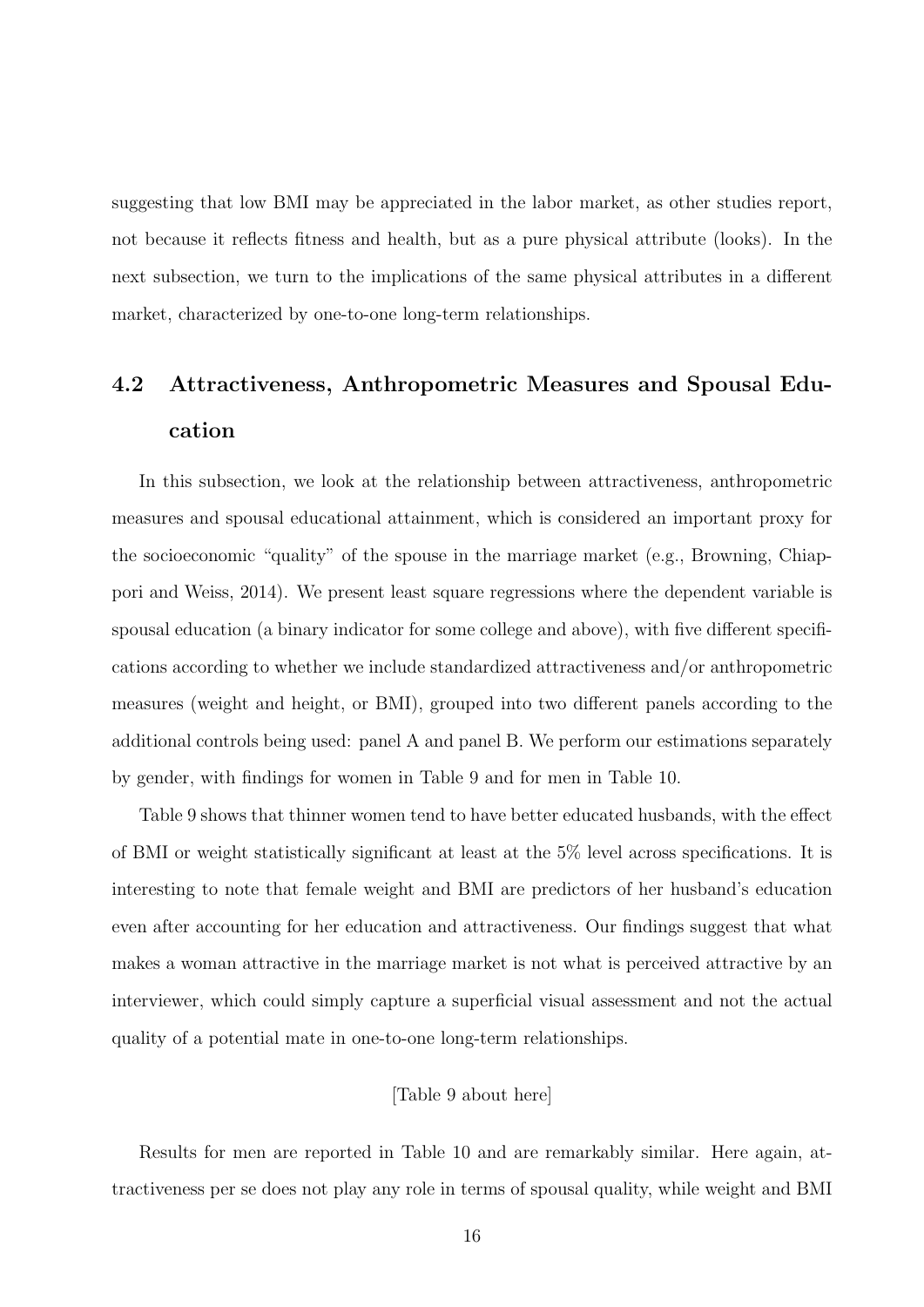do in general. In the appendix, Table A2, we present the same type of analysis, with the obesity indicator instead of the variable BMI. The estimated coefficients reflect the same qualitative results as in Tables 9 and 10.

#### [Table 10 about here]

It is reassuring that the above evidence on men and women is consistent with the marriage market patterns in the US. Specifically, our evidence strengthens recent findings on matching in the marriage market, where male and female BMI, proxying physical attractiveness, significantly shapes matching patterns: heavier men and women tend to sort with heavier and less educated spouses (Chiappori, Oreffice and Quintana-Domeque, 2012), while previous work showed that own (female) weight is negatively associated to spousal education (Averett and Korenman, 1996).

Our novel comparison of the role of anthropometric measures with that of interviewers' attractiveness ratings in the marriage market is also informative to interpret previous findings on beauty and marital outcomes (Hamermesh and Biddle, 1994; Gehrsitz, 2014). The evidence presented here shows that a pivotal role in the relationship between beauty and actual attractiveness is played by BMI, possibly a more objective conveyor and "sufficient statistic" of an individual's characteristics than rated beauty. Indeed, the key force in spousal physical attractiveness seems to be body shape, suggesting that beauty measures may capture this type of attractiveness when they are found to be significantly related to marital outcomes.

Finally, our finding that BMI is a relevant determinant of attractiveness is consistent with the evolutionary psychology literature, where it emerges that BMI is a major factor in determining female (sexual) attractiveness, and that BMI should be a more important attribute in women since it is related to reproductive fitness (e.g., Tovée et al., 1998, 1999). The interesting twist is that, with nationally representative data, we show that this influence of BMI on physical attractiveness holds also for men and it is significantly strong for men and women also when we control for other demographic, physical, and socioeconomic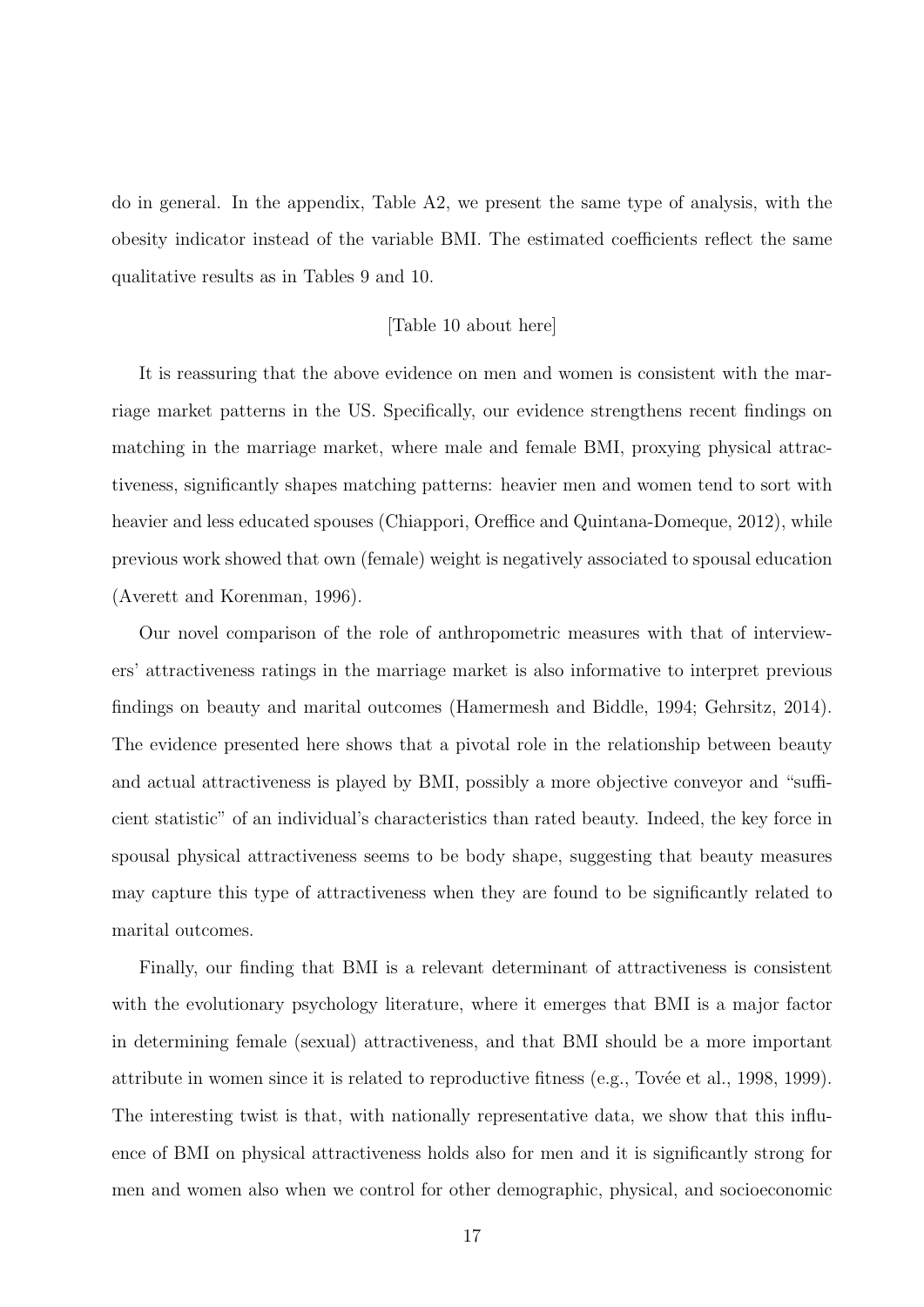characteristics. The comparison of these assessments of attractiveness and anthropometric measures in different markets seems to indicate that these physical attributes have different implications for individual outcomes once it is possible to analyze them all simultaneously, as we do here.

#### 4.2.1 Is the trade-off between BMI and education similar for men and women?

Under certain assumptions<sup>12</sup>, the rate at which the marriage market allows an individual to trade-off own BMI and own education can be measured by the ratio of the coefficients of BMI and education. In Table 11 we test whether the ratio of the estimated coefficients on BMI and education is the same for married women and men, that is, whether the tradeoff between BMI and education is the same across genders. The test is performed after simultaneously estimating the regressions in column (5) of panel B in Tables 9 and 10. Surprisingly enough, the Adjusted Wald Test has an F-statistic of 0.24 (p-value=0.6223), so that we cannot reject the null hypothesis that the ratio of these coefficients is the same for women and men. This is an interesting result on how the marriage market perceives individual attributes.

[Table 11 about here]

# 5 Conclusions

We examine how attractiveness rated at the start of the interview is related to weight (controlling for height), BMI, and obesity, separately by gender and also accounting for interviewer fixed effects, in a nationally representative sample. Using the German General

<sup>&</sup>lt;sup>12</sup>Chiappori, Oreffice and Quintana-Domeque (2012) show that two crucial assumptions are required. The first is separability: the observable characteristics for women (respectively for men) matter only through a one-dimensional index. The second one is conditional independence: conditional on the female index (respectively male index), the distribution of female unobservable characteristics (respectively male unobservable characteristics) is independent of the female observable characteristics (respectively male unobservable characteristics).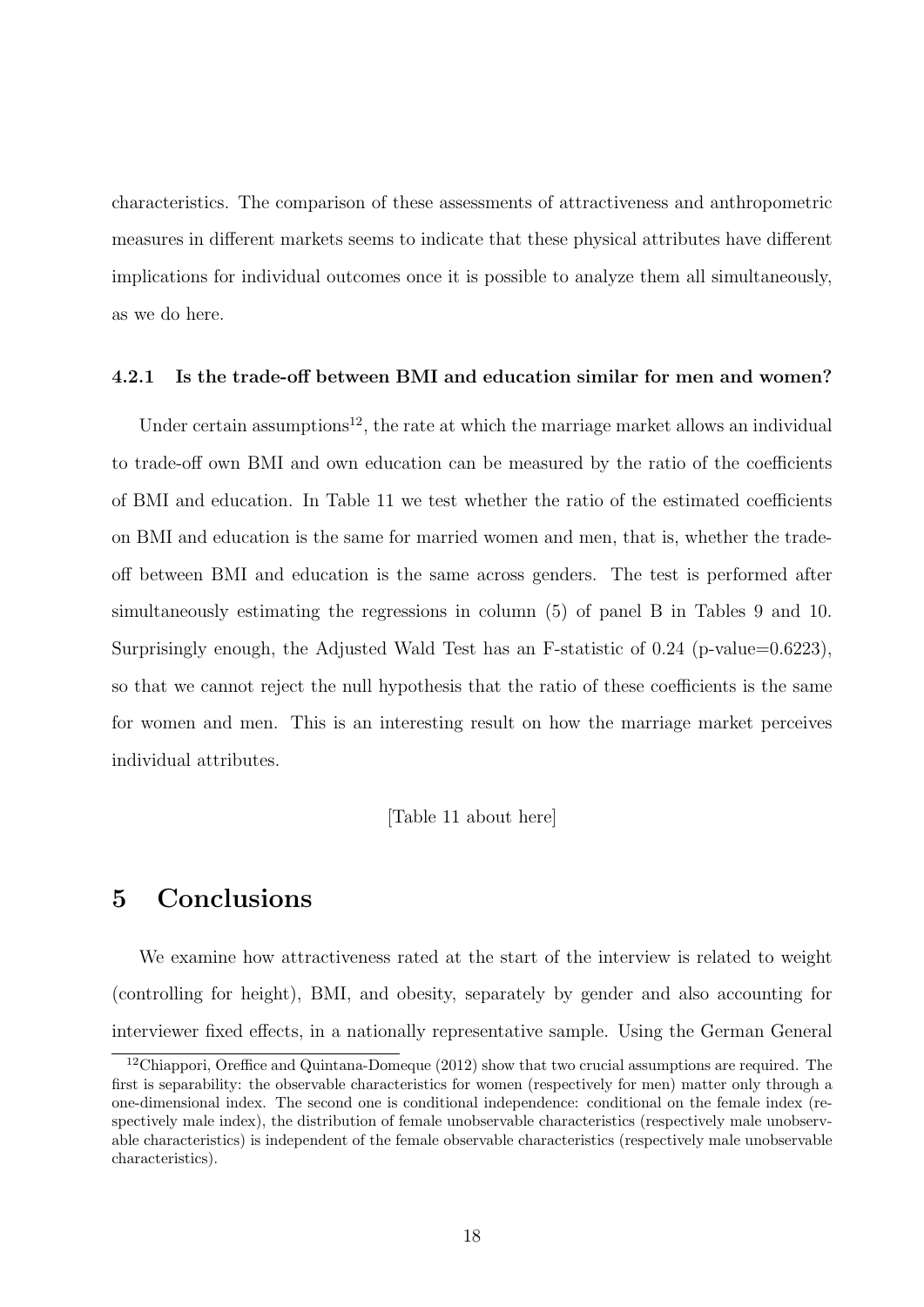Social Survey (ALLBUS) data for 2008 and 2012, we run least squares regressions of attractiveness on anthropometric measures and several groups of control variables, including age, region, year, interviewer fixed effects, number of children, and health status. No matter which combination of controls we use, we find that height, weight, body mass index (BMI), and obesity all strongly contribute to male and female attractiveness when attractiveness is rated by opposite-sex interviewers, whereas only female anthropometric measures are relevant when attractiveness is assessed by same-sex interviewers. To the best of our knowledge, we are the first to show that anthropometric characteristics are irrelevant to male interviewers in assessing male attractiveness, while they are important for both male and female interviewers in assessing female attractiveness.

Moreover, we estimate the interplay of these attractiveness and anthropometric measures in labor and marital outcomes such as hourly wage and spousal education, considering both types of measures at the same time and disentangling their roles for the first time in a nationally representative data set. We show that both attractiveness and height matter in the labor market, whereas both male and female BMI are valued in the marriage market instead of attractiveness.

These findings are consistent with the well-documented beauty and height "premia" in earnings (e.g., Case and Paxson, 2008; Hamermesh, 2011; Lundborg, Nystedt and Rooth, 2014; Mobius and Rosenblatt, 2006) as well as with the role of BMI as one of the relevant dimensions of attractiveness in the marriage market for both men and women (Chiappori, Oreffice and Quintana-Domeque, 2012) and earlier evidence that heavier women tend to have poorer husbands (Averett and Korenman, 1996). However, none of the previous studies considers both anthropometric measures and attractiveness (beauty) simultaneously in a nationally representative data set, with attractiveness measured at the start of the interview.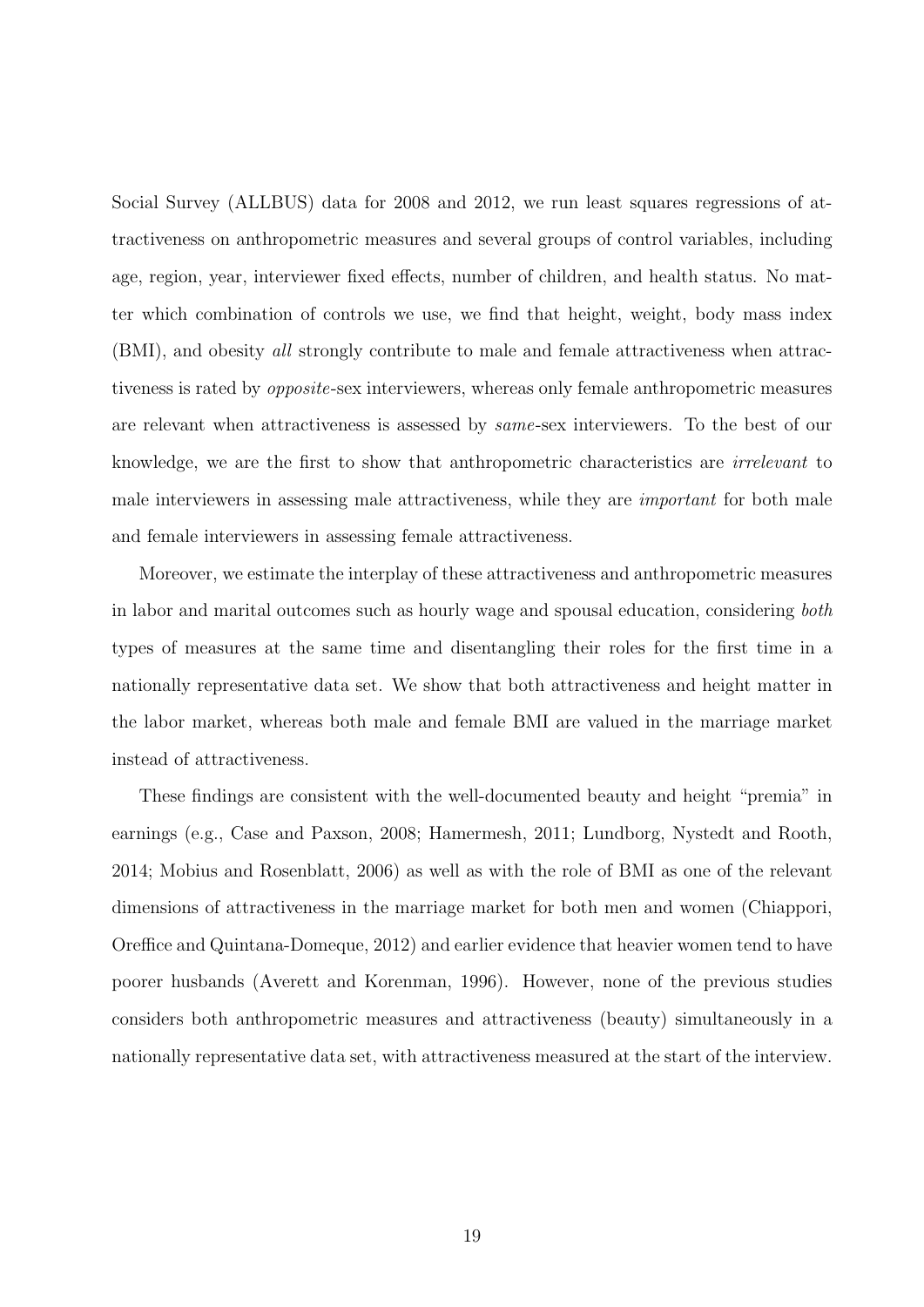# References

- Averett, Susan and Sanders Korenman. 1996. "The Economic Reality of the Beauty Myth." Journal of Human Resources 31 (2):304–330.
- Biddle, Jeff E. and Daniel S. Hamermesh. 1998. "Beauty, Productivity, and Discrimination: Lawyers' Looks and Lucre." *Journal of Labor Economics* 16 (1):172–201.
- Browning, Martin, Pierre-André Chiappori, and Yoram Weiss. 2014. Economics of the Family. Cambridge University Press.
- Case, Anne and Christina Paxson. 2008. "Stature and Status: Height, Ability, and Labor Market Outcomes." *Journal of Political Economy* 116 (3):499–532.
- Cawley, John. 2004. "The Impact of Obesity on Wages." Journal of Human Resources 39 (2):451–474.
- Chiappori, Pierre-André, Sonia Oreffice, and Climent Quintana-Domeque. 2012. "Fatter Attraction: Anthropometric and Socioeconomic Matching on the Marriage Market." Journal of Political Economy 120 (4):659–695.
- Conley, Dalton and Brian J. McCabe. 2011. "Body Mass Index and Physical Attractiveness: Evidence From a Combination Image-Alteration/List Experiment." Sociological Methods  $\&$  Research 40 (1):6-31.
- Doorley, Karina and Eva Sierminska. 2012. "Myth or Fact? The Beauty Premium across the Wage Distribution." IZA Discussion Paper 6674.
- Garcia, Jaume and Climent Quintana-Domeque. 2007. "Obesity, Employment, and Wages in Europe." Advances in Health Economics and Health Services Research 17.
- Gehrsitz, Markus. 2014. "Looks and Labor: Do Attractive People Work More?" LABOUR 28 (3):269–287.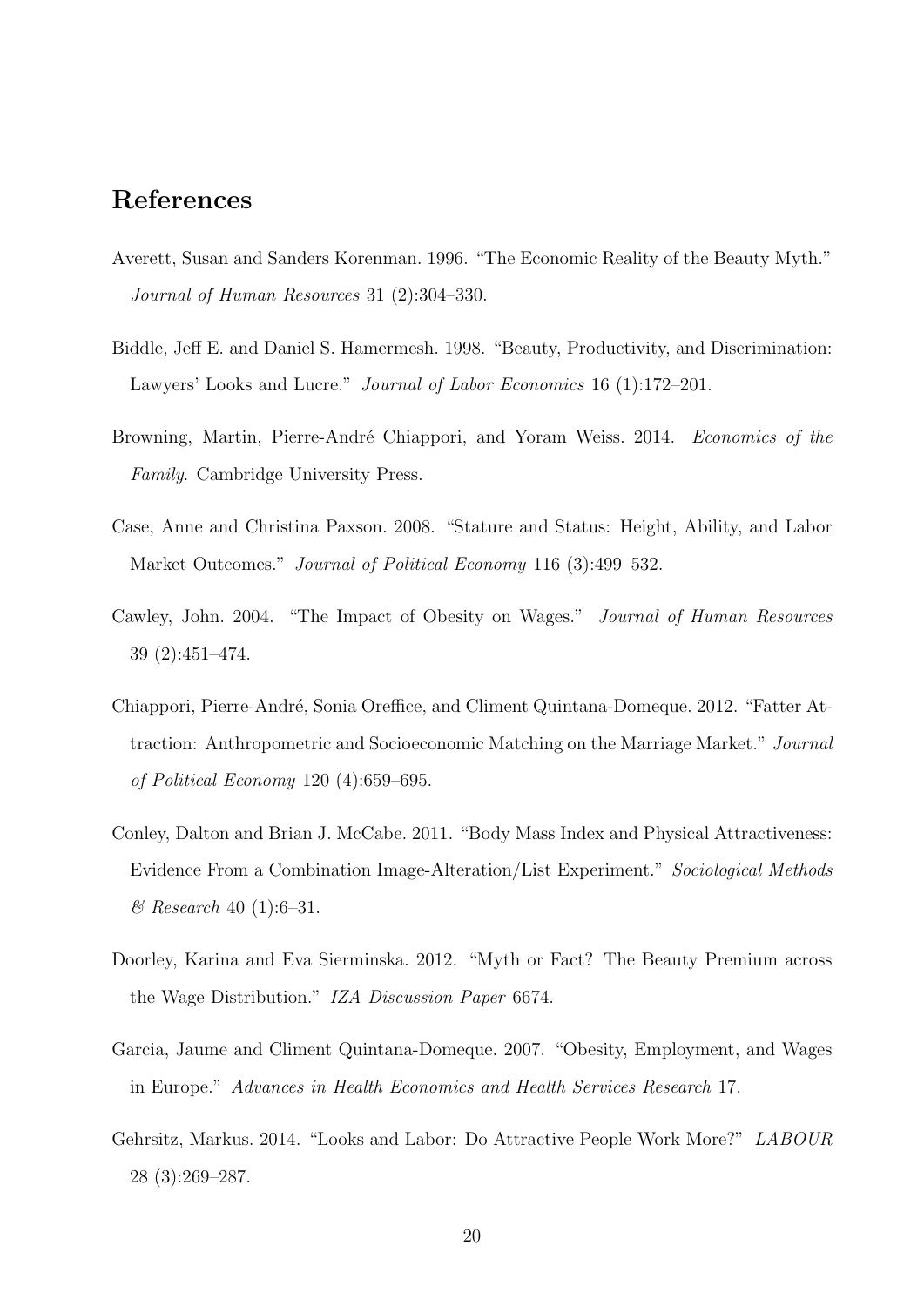- Hamermesh, Daniel S. 2011. "Beauty Pays: Why Attractive People Are More Successful." Princeton University Press .
- Hamermesh, Daniel S. and Jason Abrevaya. 2013. "Beauty is the promise of happiness?" European Economic Review 64:351–368.
- Hamermesh, Daniel S. and Jeff E. Biddle. 1994. "Beauty and the Labor Market." American Economic Review 84 (5):1174–1194.
- Hamermesh, Daniel S., Xin Meng, and Junsen Zhang. 2002. "Dress for success does primping pay?" Labour Economics 9 (3):361–373.
- Hitsch, Gunter J., Ali Hortaçsu, and Dan Ariely. 2010. "Matching and Sorting in Online Dating." American Economic Review 100 (1):130–63.
- Lundborg, Petter, Paul Nystedt, and Dan-Olof Rooth. 2014. "Height and Earnings: The Role of Cognitive and Noncognitive Skills." Journal of Human Resources 49 (1):141–166.
- Mobius, Markus M. and Tanya S. Rosenblat. 2006. "Why Beauty Matters." American Economic Review 96 (1):222–235.
- Mocan, Naci and Erdal Tekin. 2010. "Ugly Criminals." Review of Economics and Statistics 92 (1):15–30.
- Oreffice, Sonia and Climent Quintana-Domeque. 2010. "Anthropometry and Socioeconomics among Couples: Evidence in the United States." Economics and Human Biology 8 (3):373–384.
- Rooth, Dan-Olof. 2009. "Obesity, Attractiveness, and Differential Treatment in Hiring: A Field Experiment." *Journal of Human Resources* 44 (3):710–735.
- Swami, Viren. 2008. "The influence of body weight and shape in determining female and male physical attractiveness." Advances in Psychology Research 56.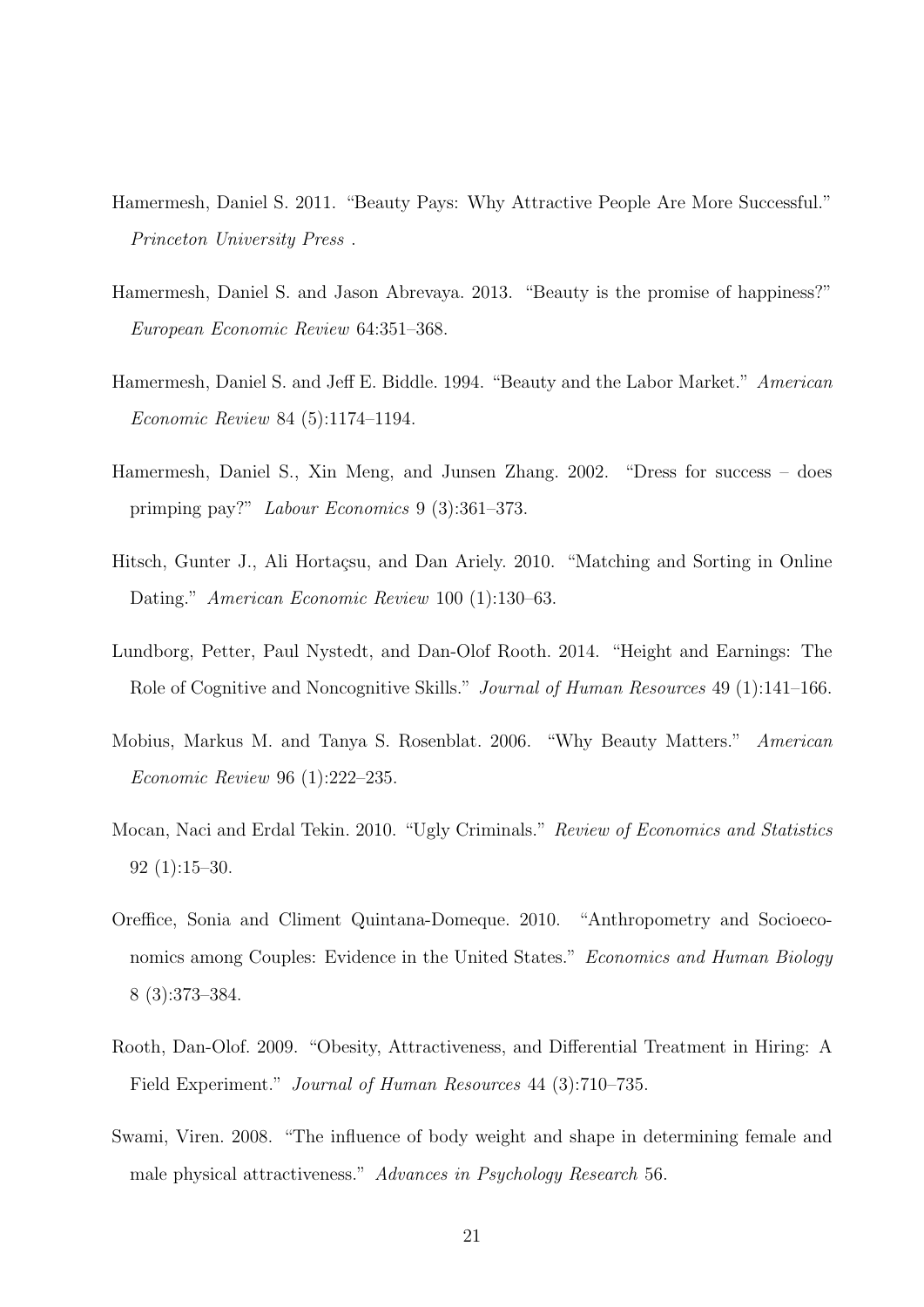- Tovée, M.J. and P.L. Cornelissen. 2001. "Female and Male Perceptions of Female Physical Attractiveness in Fron-View and Profile." British Journal of Psychology 92 (2):391–402.
- Tovée, M.J., D. Maisey, J.L. Emery, and P.L. Cornelissen. 1999. "Visual Clues to Female Physical Attractiveness." Proceedings: Biological Sciences 266 (1415):211–218.
- Tovée, M.J., S. Reinhardt, J.L. Emery, and P.L. Cornelissen. 1998. "Optimum Body-Mass Index and Maximum Sexual Attractiveness." The Lancet 352 (9127):548.
- WHO. 2009. "Global Health Risks: mortality and burden of disease attributable to selected major risks." World Health Organization, Geneva .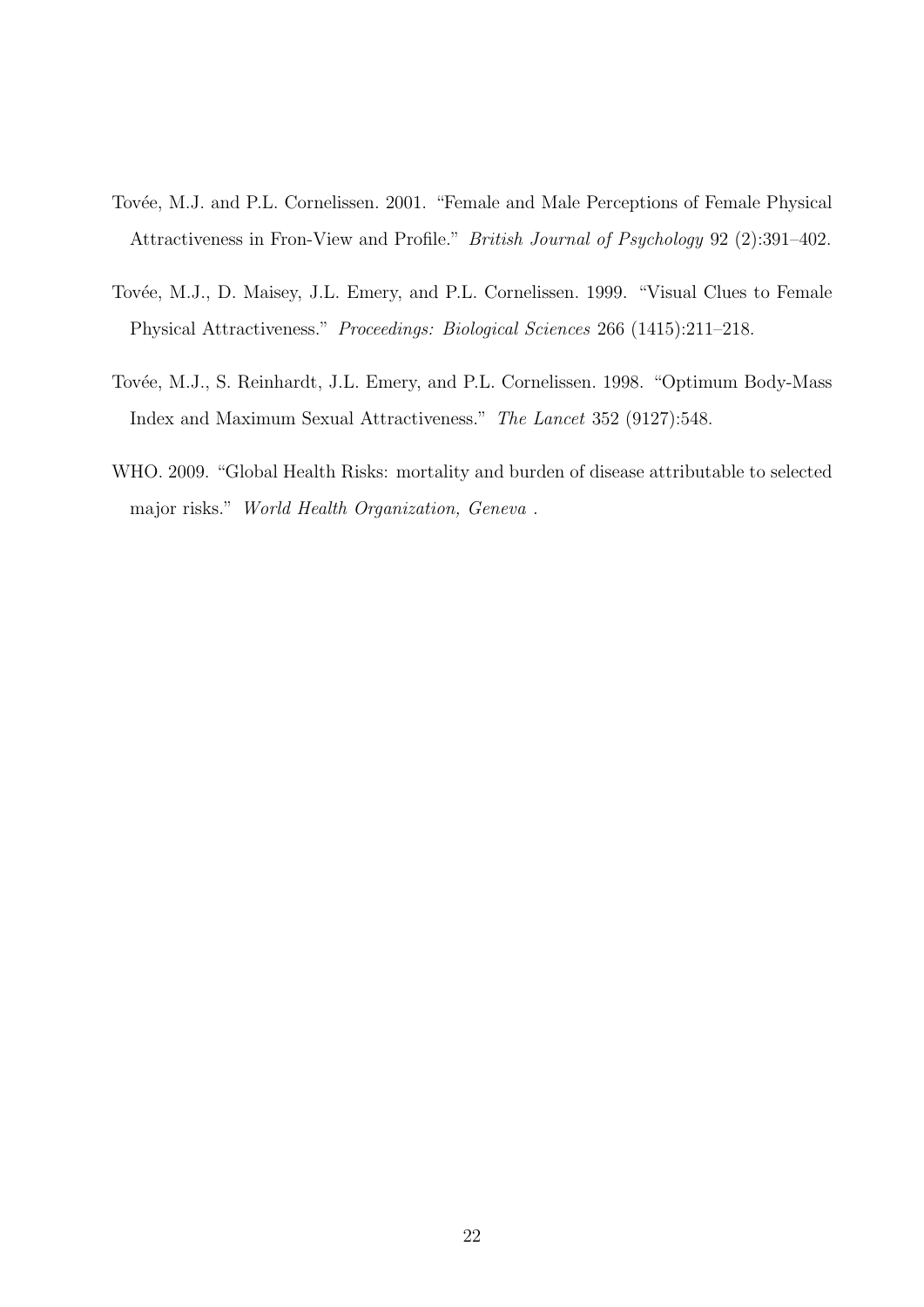|  |  | Table 1. Summary statistics. ALLBUS: 2008, 2012. |
|--|--|--------------------------------------------------|
|  |  |                                                  |

| Panel A. Women                        | $\mathbf N$ | Mean  | <b>SD</b> | Min              | Max            |
|---------------------------------------|-------------|-------|-----------|------------------|----------------|
| Age                                   | 514         | 39.1  | 7.5       | 25               | 50             |
| Height (cm)                           | 514         | 167.6 | 5.9       | 150              | 186            |
| Weight (kg)                           | 514         | 67.5  | 12.5      | 48               | 120            |
| BMI $(kg/m^2)$                        | 514         | 24.0  | 4.2       | 18.5             | 38.87          |
| Obese (BMI $\geq$ 30)                 | 514         | 0.11  | 0.31      | $\boldsymbol{0}$ | $\mathbf{1}$   |
| Attractiveness (1-11)                 | 514         | 8.2   | 1.8       | $\mathbf{1}$     | 11             |
| West                                  | 514         | 0.82  | 0.39      | $\overline{0}$   | $\mathbf{1}$   |
| Health Status (at least satisfactory) | 514         | 0.90  | 0.30      | $\boldsymbol{0}$ | $\mathbf{1}$   |
| Education (some college and above)    | 494         | 0.26  | 0.44      | $\boldsymbol{0}$ | $\mathbf{1}$   |
| Number of Biological Children         | 511         | 1.45  | 1.18      | $\boldsymbol{0}$ | 6              |
| Number of Non-Biological Children     | 511         | 0.01  | 0.12      | $\boldsymbol{0}$ | $\overline{2}$ |
|                                       |             |       |           |                  |                |
| Panel B. Men                          | $\mathbf N$ | Mean  | <b>SD</b> | Min              | Max            |
| Age                                   | 561         | 39.4  | 7.4       | 25               | 50             |
| Height (cm)                           | 561         | 180.2 | 6.7       | 158              | 200            |
| Weight (kg)                           | 561         | 85.0  | 12.5      | 53               | 135            |
| BMI $(kg/m^2)$                        | 561         | 26.2  | 3.6       | 18.52            | 39.85          |
| Obese (BMI $\geq$ 30)                 | 561         | 0.14  | 0.35      | $\boldsymbol{0}$ | $\mathbf{1}$   |
| Attractiveness (1-11)                 | 561         | 7.7   | 1.8       | $\mathbf{1}$     | 11             |
| West                                  | 561         | 0.81  | 0.40      | $\boldsymbol{0}$ | $\mathbf{1}$   |
| Health Status (at least satisfactory) | 561         | 0.92  | 0.27      | $\boldsymbol{0}$ | $\mathbf{1}$   |
| Education (some college and above)    | 551         | 0.37  | 0.48      | $\boldsymbol{0}$ | $\mathbf{1}$   |
|                                       |             |       |           |                  |                |
| Number of Biological Children         | 553         | 1.11  | 1.15      | $\boldsymbol{0}$ | 5              |

*Note*: We focus our analysis on German citizens born in Germany, aged 25-50 and with BMI in the range 18.5-39.99. Attractiveness is assessed by the interviewer at the start of the interview. Observations have been weighted to adjust for the oversample of East German respondents. See *ALLBUS: German General Social Survey-Cumulation 1980-2012.*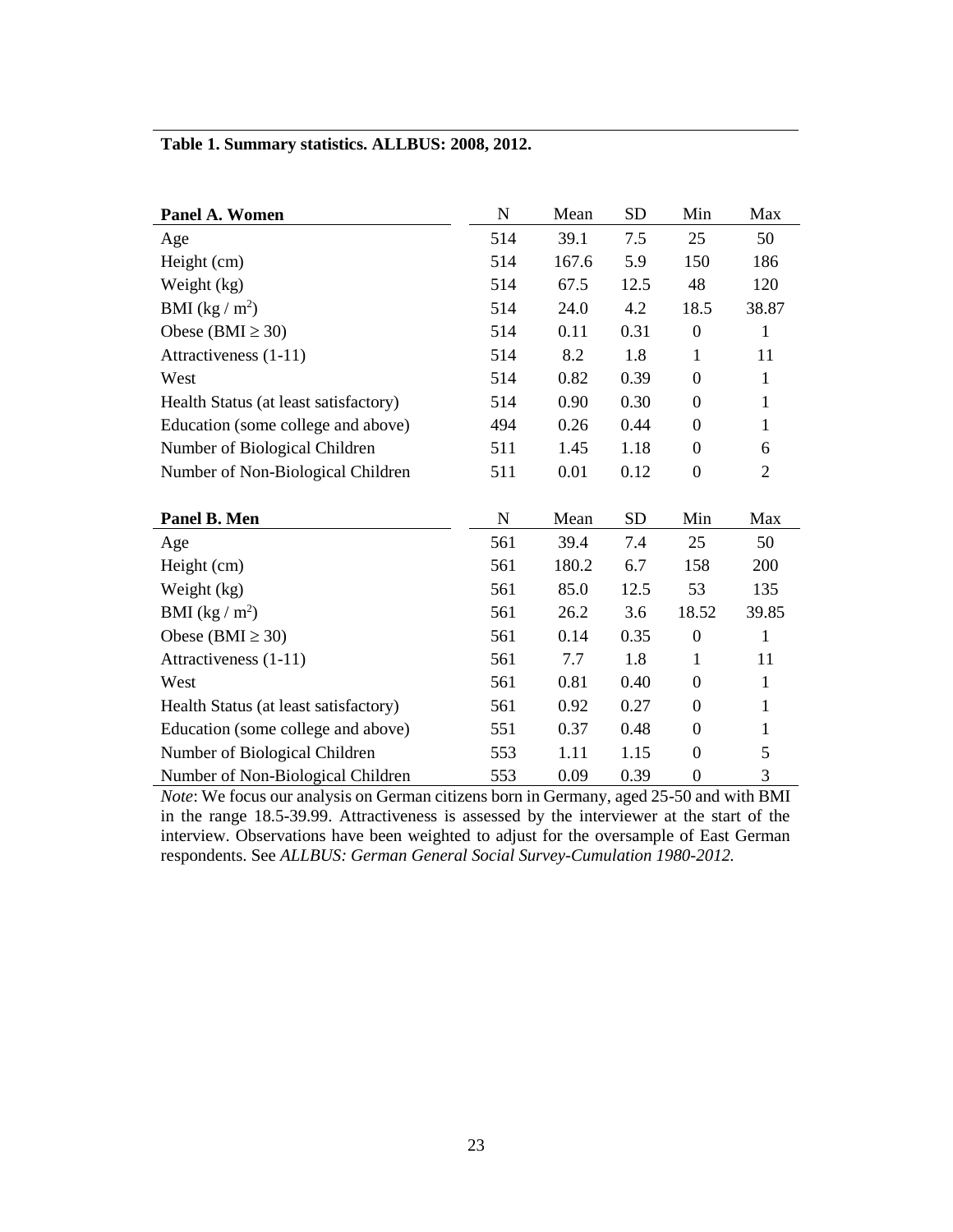|                           | (1)         | (2)         | (3)         | (4)         | (5)         | (6)         |  |
|---------------------------|-------------|-------------|-------------|-------------|-------------|-------------|--|
|                           | Female      | Male        | Female      | Male        | Female      | Male        |  |
| Panel A.                  |             |             |             |             |             |             |  |
| Weight                    | $-0.042***$ | $-0.009$    | $-0.048***$ | $-0.014$    | $-0.044***$ | $-0.013$    |  |
|                           | (0.009)     | (0.008)     | (0.013)     | (0.011)     | (0.013)     | (0.011)     |  |
| Height                    | $0.053***$  | $0.047***$  | $0.073***$  | $0.063***$  | $0.066***$  | $0.066***$  |  |
|                           | (0.017)     | (0.014)     | (0.020)     | (0.021)     | (0.020)     | (0.021)     |  |
| Baseline controls?        | <b>YES</b>  | <b>YES</b>  | <b>YES</b>  | <b>YES</b>  | <b>YES</b>  | <b>YES</b>  |  |
| Interviewer FE?           | NO          | NO          | <b>YES</b>  | <b>YES</b>  | <b>YES</b>  | <b>YES</b>  |  |
| Additional controls?      | NO          | NO          | NO          | NO          | <b>YES</b>  | <b>YES</b>  |  |
| <b>Adjusted R-squared</b> | 0.10        | 0.05        | 0.41        | 0.30        | 0.43        | 0.30        |  |
| Panel B.                  |             |             |             |             |             |             |  |
| <b>BMI</b>                | $-0.117***$ | $-0.032$    | $-0.140***$ | $-0.043$    | $-0.128***$ | $-0.042$    |  |
|                           | (0.027)     | (0.024)     | (0.036)     | (0.036)     | (0.035)     | (0.035)     |  |
| Baseline controls?        | <b>YES</b>  | <b>YES</b>  | <b>YES</b>  | <b>YES</b>  | <b>YES</b>  | <b>YES</b>  |  |
| Interviewer FE?           | NO          | NO          | <b>YES</b>  | <b>YES</b>  | <b>YES</b>  | <b>YES</b>  |  |
| Additional controls?      | NO          | NO          | NO          | NO          | <b>YES</b>  | <b>YES</b>  |  |
| <b>Adjusted R-squared</b> | 0.09        | 0.03        | 0.41        | 0.26        | 0.42        | 0.27        |  |
| Panel C.                  |             |             |             |             |             |             |  |
| Obese                     | $-1.15***$  | $-0.793***$ | $-1.42***$  | $-0.843***$ | $-1.34***$  | $-0.828***$ |  |
|                           | (0.34)      | (0.24)      | (0.42)      | (0.29)      | (0.39)      | (0.29)      |  |
| Baseline controls?        | <b>YES</b>  | <b>YES</b>  | <b>YES</b>  | <b>YES</b>  | <b>YES</b>  | <b>YES</b>  |  |
| Interviewer FE?           | NO          | NO          | <b>YES</b>  | <b>YES</b>  | <b>YES</b>  | <b>YES</b>  |  |
| Additional controls?      | NO          | NO          | NO          | NO          | <b>YES</b>  | <b>YES</b>  |  |
| Adjusted R-squared        | 0.06        | 0.05        | 0.36        | 0.29        | 0.39        | 0.29        |  |
| Observations              | 514         | 561         | 514         | 561         | 511         | 553         |  |
| Clusters                  | 215         | 211         | 215         | 211         | 213         | 211         |  |

**Table 2. LS regressions of attractiveness on anthropometric measures.**

*Note*: Baseline controls: age, West region dummy variable and 2012 year dummy variable. Additional controls: health dummy variable (1 if at least satisfactory, 0 otherwise), number of biological children and number of non-biological children. Observations have been weighted to adjust for the oversample of East German respondents. Standard errors clustered at the interviewer level in parentheses. \*\*\*  $p < 0.01$ , \*\*  $p < 0.05$ , \*  $p < 0.1$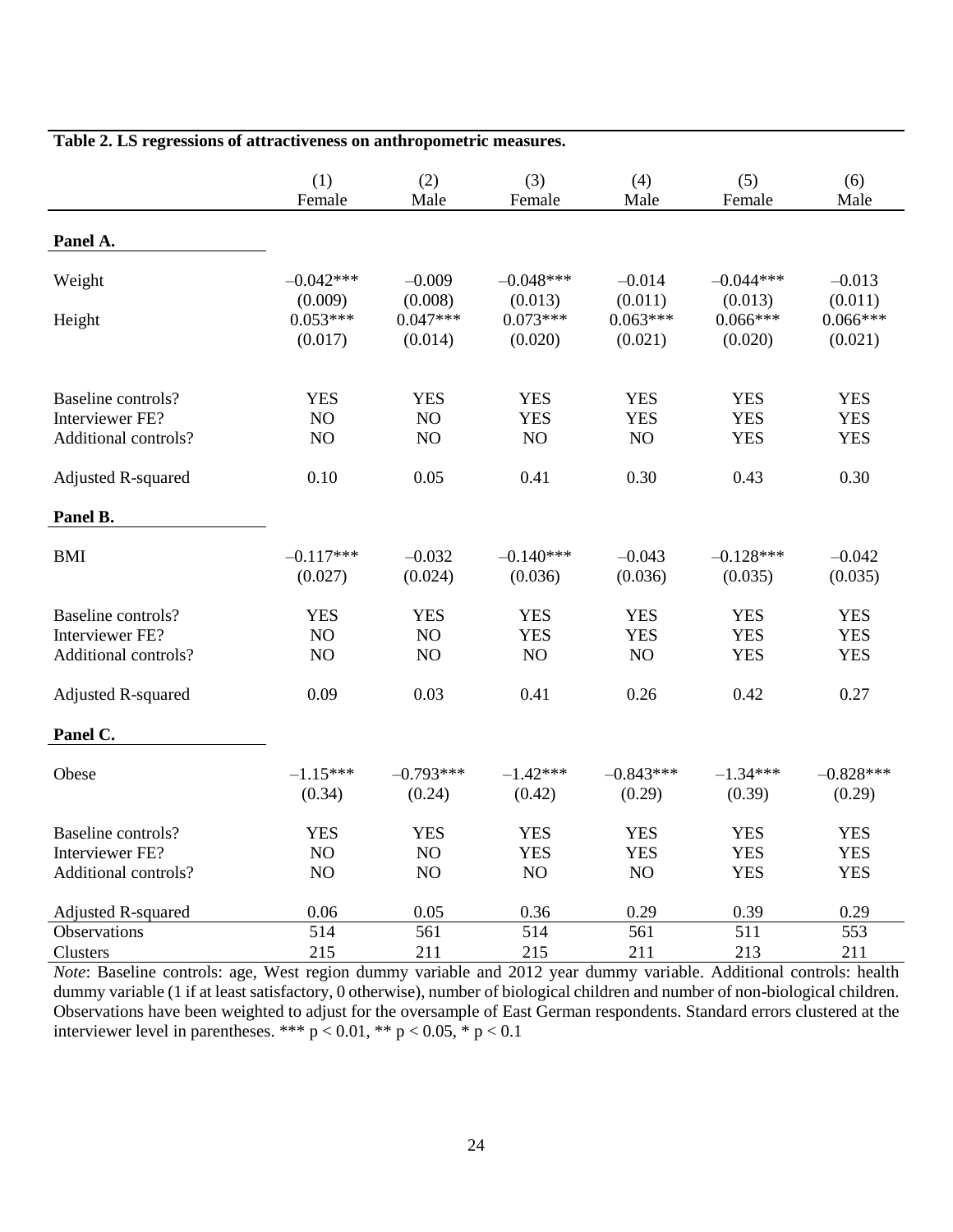|                                                               | (1)<br>Female                    | (2)<br>Male                      | (3)<br>Female                    | (4)<br>Male                      | (5)<br>Female                          | (6)<br>Male                            |
|---------------------------------------------------------------|----------------------------------|----------------------------------|----------------------------------|----------------------------------|----------------------------------------|----------------------------------------|
| Panel A.                                                      |                                  |                                  |                                  |                                  |                                        |                                        |
| Weight                                                        | $-0.044***$                      | $-0.025**$                       | $-0.053***$                      | $-0.032*$                        | $-0.049***$                            | $-0.037**$                             |
| Height                                                        | (0.011)<br>$0.054***$<br>(0.016) | (0.012)<br>$0.084***$<br>(0.022) | (0.012)<br>$0.071***$<br>(0.022) | (0.017)<br>$0.096***$<br>(0.031) | (0.012)<br>$0.063***$<br>(0.022)       | (0.018)<br>$0.107***$<br>(0.035)       |
| Baseline controls?<br>Interviewer FE?<br>Additional controls? | <b>YES</b><br>NO<br>NO           | <b>YES</b><br>NO<br>NO           | <b>YES</b><br><b>YES</b><br>NO   | <b>YES</b><br><b>YES</b><br>NO   | <b>YES</b><br><b>YES</b><br><b>YES</b> | <b>YES</b><br><b>YES</b><br><b>YES</b> |
| <b>Adjusted R-squared</b>                                     | 0.11                             | 0.12                             | 0.48                             | 0.30                             | 0.49                                   | 0.31                                   |
| Panel B.                                                      |                                  |                                  |                                  |                                  |                                        |                                        |
| <b>BMI</b>                                                    | $-0.123***$<br>(0.033)           | $-0.080**$<br>(0.039)            | $-0.152***$<br>(0.035)           | $-0.093*$<br>(0.055)             | $-0.139***$<br>(0.035)                 | $-0.103*$<br>(0.053)                   |
| Baseline controls?<br>Interviewer FE?<br>Additional controls? | <b>YES</b><br>NO<br>NO           | <b>YES</b><br>NO<br>NO           | <b>YES</b><br><b>YES</b><br>NO   | <b>YES</b><br><b>YES</b><br>NO   | <b>YES</b><br><b>YES</b><br><b>YES</b> | <b>YES</b><br><b>YES</b><br><b>YES</b> |
| Adjusted R-squared                                            | 0.10                             | 0.08                             | 0.47                             | 0.25                             | 0.49                                   | 0.25                                   |
| Panel C.                                                      |                                  |                                  |                                  |                                  |                                        |                                        |
| Obese                                                         | $-1.12***$<br>(0.42)             | $-1.25***$<br>(0.38)             | $-1.38***$<br>(0.32)             | $-1.45***$<br>(0.42)             | $-1.32***$<br>(0.29)                   | $-1.48***$<br>(0.45)                   |
| Baseline controls?                                            | <b>YES</b>                       | <b>YES</b>                       | <b>YES</b>                       | <b>YES</b>                       | <b>YES</b>                             | <b>YES</b>                             |
| Interviewer FE?                                               | NO                               | NO                               | <b>YES</b>                       | <b>YES</b>                       | <b>YES</b>                             | <b>YES</b>                             |
| Additional controls?                                          | NO                               | NO                               | NO                               | $\rm NO$                         | <b>YES</b>                             | <b>YES</b>                             |
| Adjusted R-squared                                            | 0.05                             | 0.11                             | 0.40                             | 0.30                             | 0.43                                   | 0.30                                   |
| Observations                                                  | 281                              | 246                              | 281                              | 246                              | 278                                    | 243                                    |
| Clusters                                                      | 130                              | 85                               | 130                              | 85                               | 128                                    | 85                                     |

**Table 3. LS regressions of attractiveness on anthropometric measures where attractiveness is assessed by** *opposite***sex interviewers.**

*Note*: Baseline controls: age, West region dummy variable and 2012 year dummy variable. Additional controls: health dummy variable (1 if at least satisfactory, 0 otherwise), number of biological children and number of non-biological children. Observations have been weighted to adjust for the oversample of East German respondents. Standard errors clustered at the interviewer level in parentheses. \*\*\*  $p < 0.01$ , \*\*  $p < 0.05$ , \*  $p < 0.1$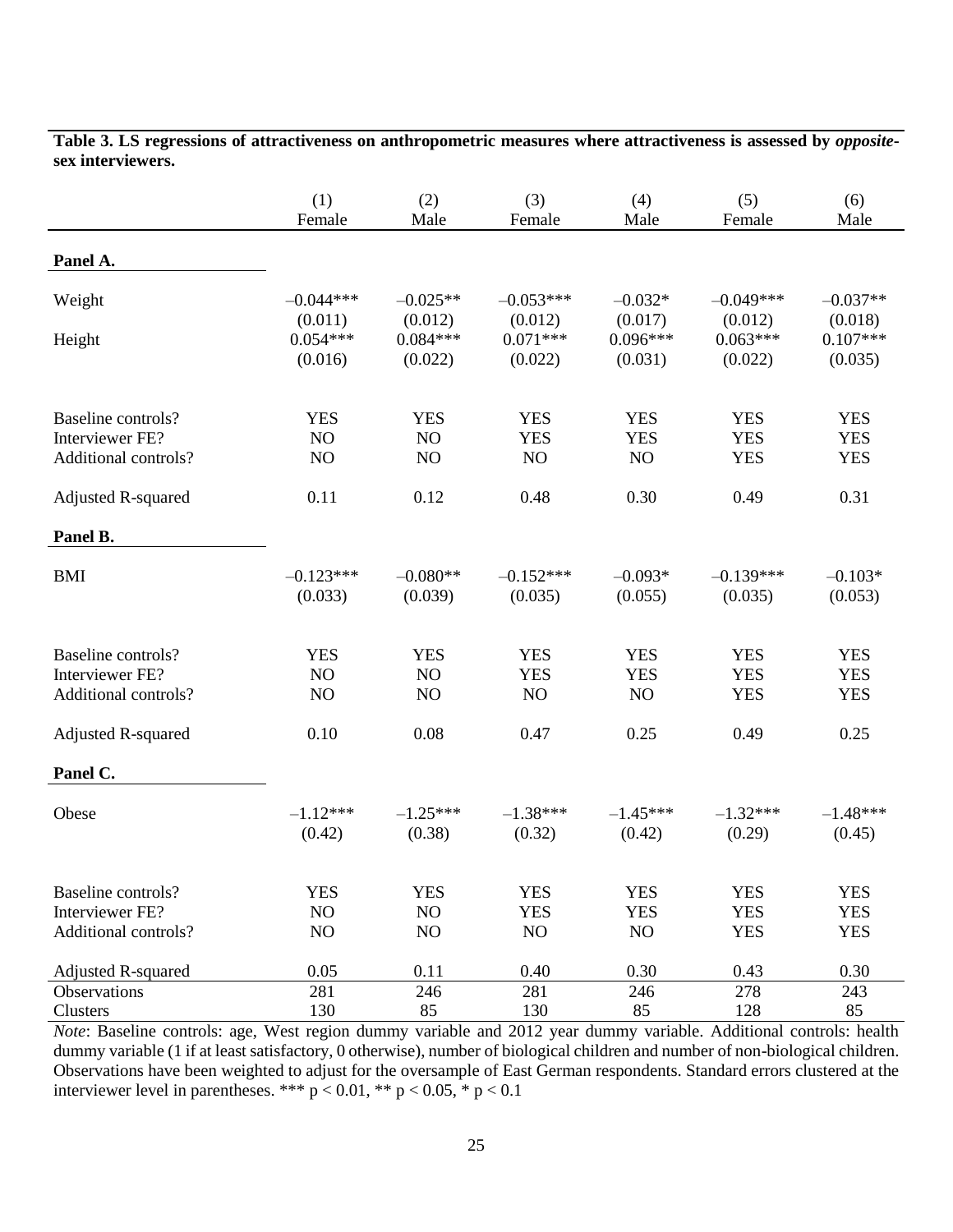|                           | (1)         | (2)        | (3)        | (4)        | (5)        | (6)        |
|---------------------------|-------------|------------|------------|------------|------------|------------|
|                           | Female      | Male       | Female     | Male       | Female     | Male       |
| Panel A.                  |             |            |            |            |            |            |
| Weight                    | $-0.039***$ | 0.003      | $-0.042*$  | 0.003      | $-0.038*$  | 0.006      |
| Height                    | (0.014)     | (0.010)    | (0.022)    | (0.014)    | (0.022)    | (0.013)    |
|                           | $0.049*$    | 0.021      | $0.067*$   | 0.041      | 0.057      | 0.040      |
|                           | (0.029)     | (0.017)    | (0.036)    | (0.027)    | (0.036)    | (0.029)    |
| Baseline controls?        | <b>YES</b>  | <b>YES</b> | <b>YES</b> | <b>YES</b> | <b>YES</b> | <b>YES</b> |
| Interviewer FE?           | NO          | NO         | <b>YES</b> | <b>YES</b> | <b>YES</b> | <b>YES</b> |
| Additional controls?      | NO          | NO         | NO         | NO         | <b>YES</b> | <b>YES</b> |
| <b>Adjusted R-squared</b> | 0.07        | 0.02       | 0.34       | 0.30       | 0.34       | 0.31       |
| Panel B.                  |             |            |            |            |            |            |
| <b>BMI</b>                | $-0.110***$ | 0.008      | $-0.124**$ | $-0.000$   | $-0.111*$  | 0.008      |
|                           | (0.040)     | (0.028)    | (0.061)    | (0.041)    | (0.060)    | (0.040)    |
| Baseline controls?        | <b>YES</b>  | <b>YES</b> | <b>YES</b> | <b>YES</b> | <b>YES</b> | <b>YES</b> |
| Interviewer FE?           | NO          | NO         | <b>YES</b> | <b>YES</b> | <b>YES</b> | <b>YES</b> |
| Additional controls?      | NO          | NO         | NO         | NO         | <b>YES</b> | <b>YES</b> |
| <b>Adjusted R-squared</b> | 0.07        | 0.01       | 0.34       | 0.28       | 0.34       | 0.29       |
| Panel C.                  |             |            |            |            |            |            |
| Obese                     | $-1.17**$   | $-0.467$   | $-1.44*$   | $-0.313$   | $-1.34*$   | $-0.256$   |
|                           | (0.52)      | (0.30)     | (0.72)     | (0.35)     | (0.68)     | (0.31)     |
| Baseline controls?        | <b>YES</b>  | <b>YES</b> | <b>YES</b> | <b>YES</b> | <b>YES</b> | <b>YES</b> |
| Interviewer FE?           | NO          | NO         | <b>YES</b> | <b>YES</b> | <b>YES</b> | <b>YES</b> |
| Additional controls?      | NO          | NO         | NO         | NO         | <b>YES</b> | <b>YES</b> |
| <b>Adjusted R-squared</b> | 0.05        | 0.02       | 0.32       | 0.29       | 0.34       | 0.29       |
| Observations              | 233         | 315        | 233        | 315        | 233        | 310        |
| Clusters                  | 85          | 126        | 85         | 126        | 85         | 126        |

**Table 4. LS regressions of attractiveness on anthropometric measures where attractiveness is assessed by**  *same***-sex interviewers.**

*Note*: Baseline controls: age, West region dummy variable and 2012 year dummy variable. Additional controls: health dummy variable (1 if at least satisfactory, 0 otherwise), number of biological children and number of nonbiological children. Observations have been weighted to adjust for the oversample of East German respondents. Standard errors clustered at the interviewer level in parentheses. \*\*\*  $p < 0.01$ , \*\*  $p < 0.05$ , \*  $p < 0.1$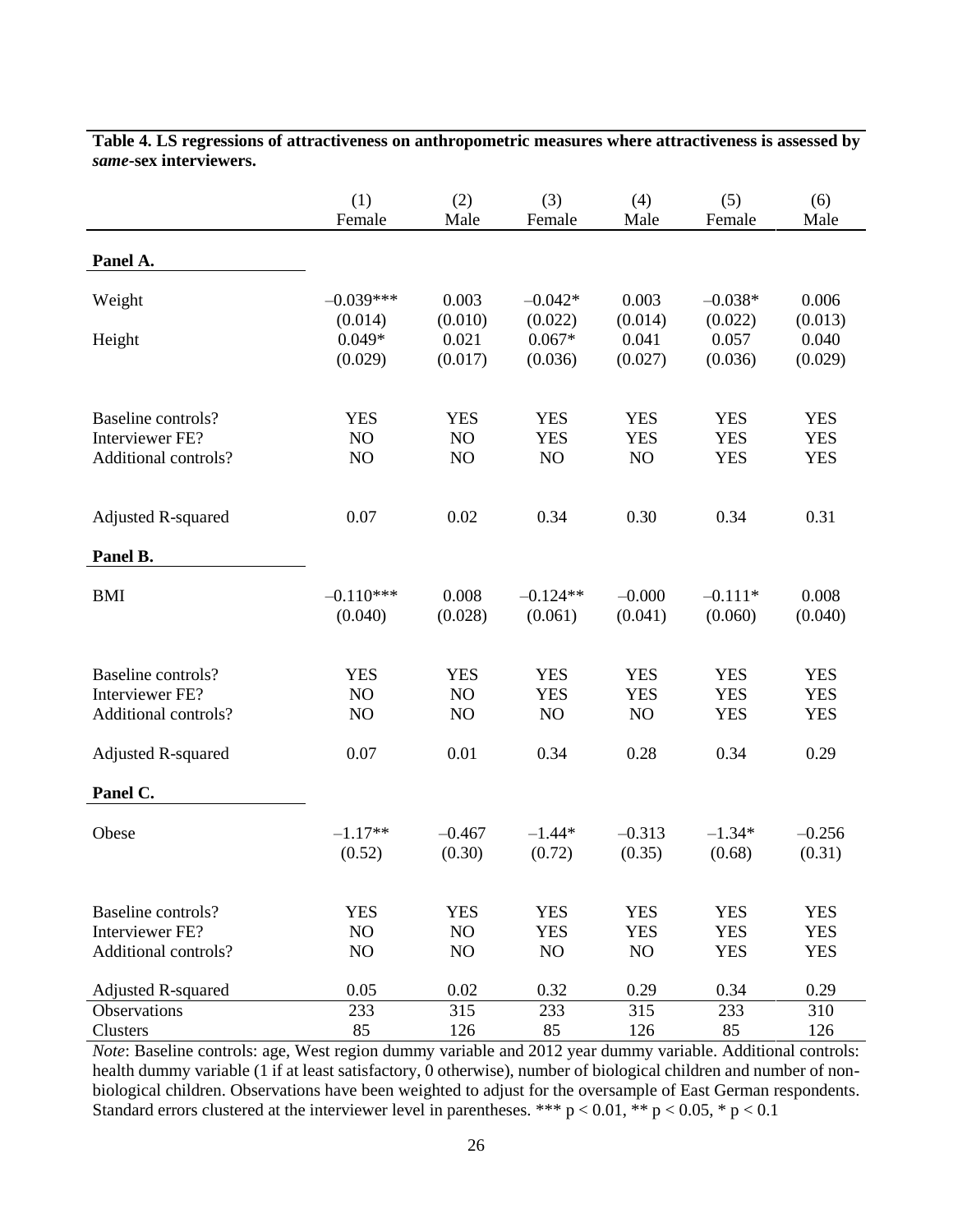#### **Table 5. Respondents' mean characteristics by interviewer's sex.**

|                                          |                   | Women               |            |                   | Men                 |            |
|------------------------------------------|-------------------|---------------------|------------|-------------------|---------------------|------------|
| Panel I. One-by-one estimation           | Interviewer's sex |                     |            | Interviewer's sex |                     |            |
|                                          | Same              | Opposite            | Difference | Same              | Opposite            | Difference |
| Age                                      | 39.5              | 38.8                | $-0.7$     | 39.8              | 39.0                | $-0.8$     |
|                                          |                   |                     | (0.7)      |                   |                     | (0.7)      |
| Height                                   | 167.1             | 167.9               | 0.8        | 180.2             | 180.3               | 0.1        |
|                                          |                   |                     | (0.5)      |                   |                     | (0.6)      |
| Weight                                   | 68.1              | 67.1                | $-1.0$     | 85.0              | 85.0                | 0.0        |
|                                          |                   |                     | (1.2)      |                   |                     | (1.1)      |
| <b>BMI</b>                               | 24.4              | 23.8                | $-0.6$     | 26.2              | 26.1                | $-0.1$     |
|                                          |                   |                     | (0.4)      |                   |                     | (0.3)      |
| Obese                                    | 0.13              | 0.09                | $-0.04$    | 0.15              | 0.13                | $-0.02$    |
|                                          |                   |                     | (0.03)     |                   |                     | (0.03)     |
| Attractiveness                           | 8.08              | 8.25                | 0.17       | 7.64              | 7.73                | 0.09       |
|                                          |                   |                     | (0.24)     |                   |                     | (0.21)     |
| West                                     | 0.81              | 0.82                | 0.01       | 0.78              | 0.83                | 0.05       |
|                                          |                   |                     | (0.05)     |                   |                     | (0.06)     |
| Year 2012                                | 0.48              | 0.50                | 0.02       | 0.52              | 0.52                | 0.00       |
|                                          |                   |                     | (0.07)     |                   |                     | (0.08)     |
| Health status (at least satisfactory)    | 0.90              | 0.90                | 0.00       | 0.92              | 0.93                | 0.01       |
|                                          |                   |                     | (0.03)     |                   |                     | (0.02)     |
| Education (some college and above)       | 0.31              | 0.23                | $-0.08*$   | 0.35              | 0.41                | 0.06       |
|                                          |                   |                     | (0.04)     |                   |                     | (0.05)     |
| Number of Biological Children            | 1.40              | 1.48                | 0.08       | 1.11              | 1.10                | $-0.01$    |
|                                          |                   |                     | (0.12)     |                   |                     | (0.10)     |
| Number of Non-Biological Children        | 0.013             | 0.013               | 0.000      | 0.08              | 0.10                | 0.02       |
|                                          |                   |                     | (0.010)    |                   |                     | (0.03)     |
| <b>Panel II. Simultaneous estimation</b> |                   |                     |            |                   |                     |            |
| <b>Adjusted Wald Test</b>                |                   | $F_{12,203} = 1.15$ |            |                   | $F_{12,199} = 0.58$ |            |

*Note*: The means in Panel I are obtained from individual regressions of each of the variables in the column on an interviewer's sex indicator. *Difference* is the coefficient on the interviewer's sex indicator (the difference in means between respondents interviewed by opposite-sex interviewers and those interviewed by same-sex interviewers). Panel II contains the result of the Adjusted Wald Test (Ho: no mean differences in *any* of these characteristics) after simultaneous estimation of all the previous individual regressions and its associated p-value. Observations have been weighted to adjust for the oversample of East German respondents. Standard errors clustered at the interviewer level are reported in parentheses. \*\*\* p-value < 0.01 , \*\* p-value < 0.05, \* p-value < 0.1

 $p-value = 0.3200$   $p-value = 0.8541$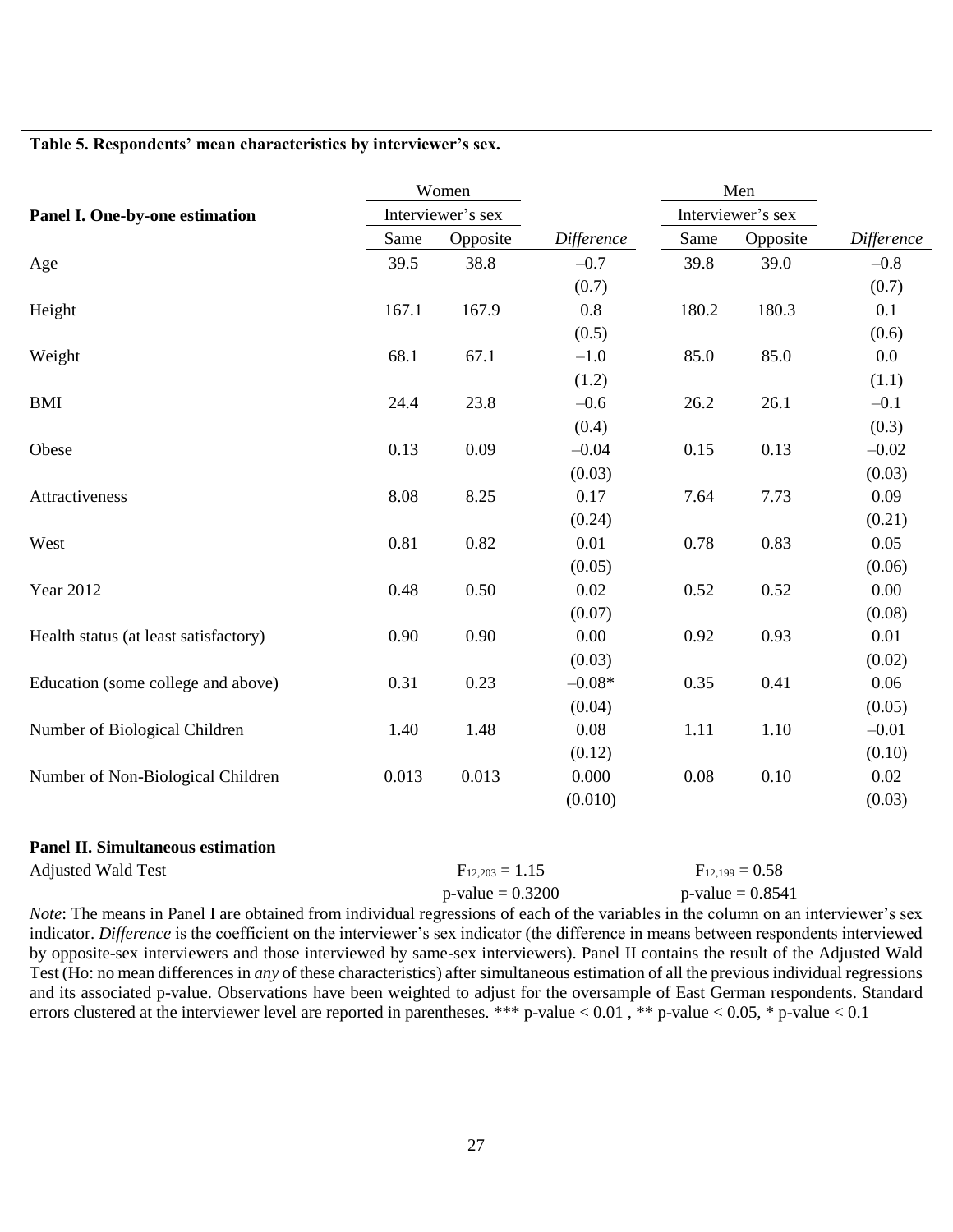|                             | Attractiveness assessed by:  |                              |                              |                             |                              |                              |  |
|-----------------------------|------------------------------|------------------------------|------------------------------|-----------------------------|------------------------------|------------------------------|--|
|                             | Interviewers of any sex      |                              | Opposite-sex interviewers    |                             |                              | Same-sex interviewers        |  |
|                             | (1)                          | (2)                          | (3)                          | (4)                         | (5)                          | (6)                          |  |
|                             | Female                       | Male                         | Female                       | Male                        | Female                       | Male                         |  |
| Panel A.                    |                              |                              |                              |                             |                              |                              |  |
|                             |                              |                              |                              |                             |                              |                              |  |
| Weight                      | $-0.040***$                  | $-0.011$                     | $-0.038***$                  | $-0.035*$                   | $-0.041*$                    | 0.008                        |  |
|                             | (0.013)                      | (0.012)                      | (0.014)                      | (0.019)                     | (0.023)                      | (0.012)                      |  |
| Height                      | $0.065***$                   | $0.063***$                   | $0.071***$                   | $0.105***$                  | $0.069*$                     | 0.037                        |  |
|                             | (0.021)                      | (0.021)                      | (0.023)                      | (0.036)                     | (0.039)                      | (0.026)                      |  |
| F-test contextual variables | $F_{7,212} = 1.95$<br>0.0635 | $F_{7,210} = 7.02$<br>0.0000 | $F_{6,127} = 1.81$<br>0.1020 | $F_{6,84} = 1.47$<br>0.1991 | $F_{7,84} = 16.25$<br>0.0000 | $F_{7,125} = 4.29$<br>0.0003 |  |
| p-value                     |                              |                              |                              |                             |                              |                              |  |
| <b>Adjusted R-squared</b>   | 0.46                         | 0.32                         | 0.53                         | 0.31                        | 0.45                         | 0.35                         |  |
| Panel B.                    |                              |                              |                              |                             |                              |                              |  |
| <b>BMI</b>                  | $-0.114***$                  | $-0.036$                     | $-0.114***$                  | $-0.099*$                   | $-0.111*$                    | 0.016                        |  |
|                             | (0.037)                      | (0.037)                      | (0.042)                      | (0.058)                     | (0.060)                      | (0.035)                      |  |
| F-test contextual variables | $F_{7,212} = 1.81$           | $F_{7,210} = 2.57$           | $F_{6,127} = 1.29$           | $F_{6,84} = 2.55$           | $F_{7,84} = 17.56$           | $F_{7,125} = 2.17$           |  |
| p-value                     | 0.0858                       | 0.0147                       | 0.2674                       | 0.0259                      | 0.0000                       | 0.0415                       |  |
| <b>Adjusted R-squared</b>   | 0.45                         | 0.29                         | 0.52                         | 0.25                        | 0.44                         | 0.33                         |  |
| Panel C.                    |                              |                              |                              |                             |                              |                              |  |
| Obese                       | $-1.24***$                   | $-0.800**$                   | $-1.12***$                   | $-1.42***$                  | $-1.27*$                     | $-0.245$                     |  |
|                             | (0.42)                       | (0.31)                       | (0.38)                       | (0.50)                      | (0.67)                       | (0.32)                       |  |
| F-test contextual variables | $F_{7,212} = 2.86$           | $F_{7,210} = 2.28$           | $F_{6,127} = 2.06$           | $F_{6,84} = 2.78$           | $F_{7,84} = 17.40$           | $F_{7,125} = 2.05$           |  |
| p-value                     | 0.0071                       | 0.0295                       | 0.0625                       | 0.0162                      | 0.0000                       | 0.0535                       |  |
| <b>Adjusted R-squared</b>   | 0.43                         | 0.31                         | 0.48                         | 0.29                        | 0.42                         | 0.33                         |  |
| Observations                | 510                          | 553                          | 278                          | 243                         | 232                          | 310                          |  |
| Clusters                    | 213                          | 211                          | 128                          | 85                          | 85                           | 126                          |  |

**Table 6. LS regressions of attractiveness on anthropometric measures after accounting for contextual variables.**

*Note*: All regressions include age, a West region dummy variable, a 2012 year dummy variable, a health dummy variable (1 if at least satisfactory, 0 otherwise), the number of biological children, the number of non-biological children, and contextual variables are 7 dummy variables for the type of building where the respondent lives. Observations have been weighted to adjust for the oversample of East German respondents. Standard errors clustered at the interviewer level are reported in parentheses. \*\*\* p-value <  $0.01$ , \*\* p-value <  $0.05$ , \* p-value <  $0.1$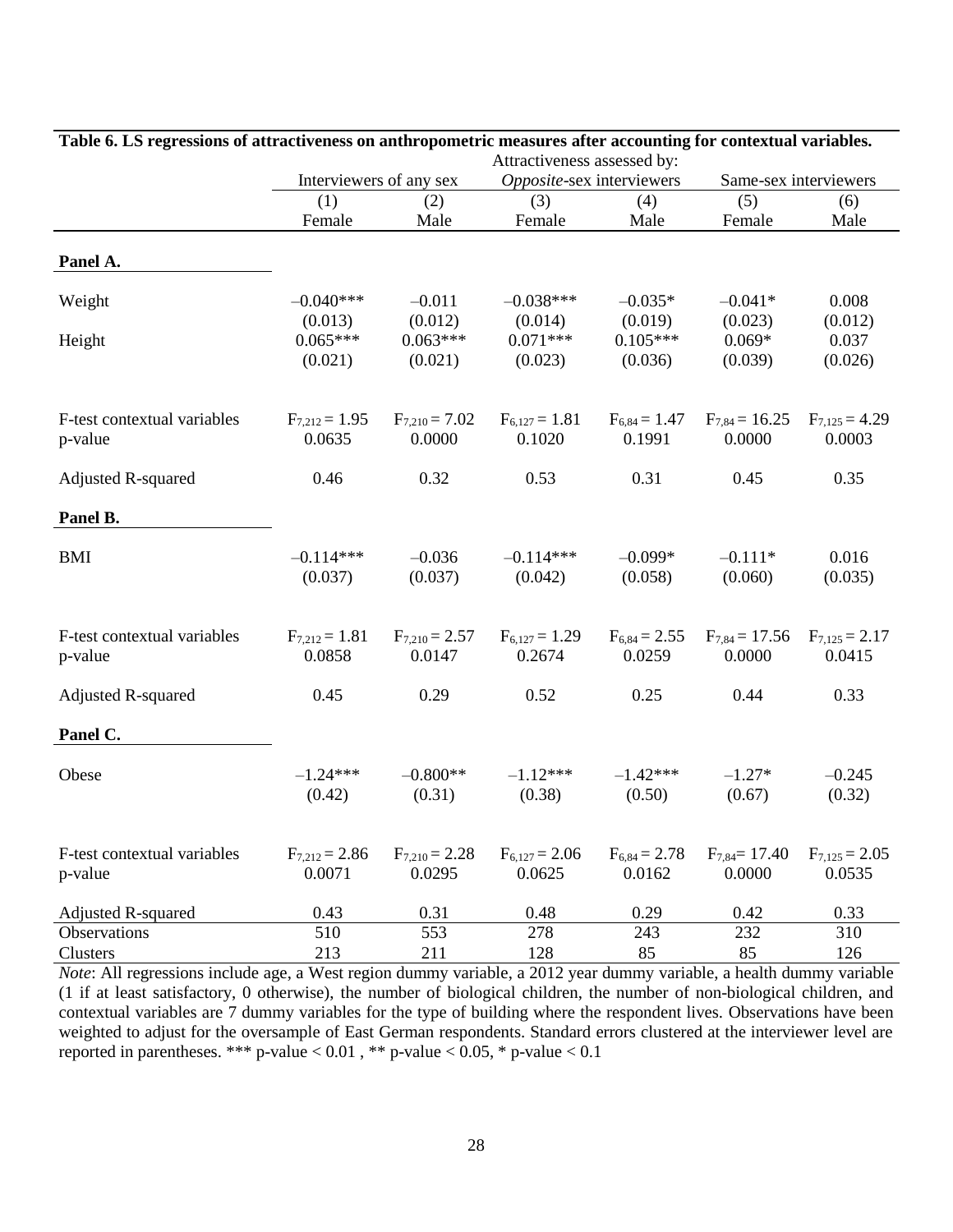|                                                | (1)                   | (2)                             | (3)                            | (4)                              | (5)                              |
|------------------------------------------------|-----------------------|---------------------------------|--------------------------------|----------------------------------|----------------------------------|
| Panel A.                                       |                       |                                 |                                |                                  |                                  |
| <b>Attractiveness Standardized</b>             | $0.065*$<br>(0.035)   |                                 | 0.051<br>(0.035)               |                                  | $0.060*$<br>(0.035)              |
| Weight                                         |                       | $-0.002$                        | $-0.001$                       |                                  |                                  |
| Height                                         |                       | (0.003)<br>$0.012**$<br>(0.005) | (0.003)<br>$0.010*$<br>(0.005) |                                  |                                  |
| <b>BMI</b>                                     |                       |                                 |                                | $-0.006$                         | $-0.003$                         |
| Education                                      | $0.316***$<br>(0.065) | $0.330***$<br>(0.061)           | $0.305***$<br>(0.066)          | (0.007)<br>$0.341***$<br>(0.060) | (0.008)<br>$0.312***$<br>(0.065) |
| Observations<br>Clusters<br>Adjusted R-squared | 279<br>138<br>0.16    | 309<br>163<br>0.18              | 279<br>138<br>0.17             | 309<br>163<br>0.17               | 279<br>138<br>0.16               |
| Panel B.                                       |                       |                                 |                                |                                  |                                  |
| Attractiveness Standardized                    | $0.056*$<br>(0.034)   |                                 | 0.044<br>(0.033)               |                                  | 0.053<br>(0.034)                 |
| Weight                                         |                       | $-0.001$                        | $-0.000$                       |                                  |                                  |
| Height                                         |                       | (0.003)<br>$0.011**$<br>(0.005) | (0.003)<br>$0.009*$<br>(0.005) |                                  |                                  |
| <b>BMI</b>                                     |                       |                                 |                                | $-0.004$                         | $-0.002$                         |
| Education                                      | $0.306***$<br>(0.067) | $0.326***$<br>(0.063)           | $0.298***$<br>(0.068)          | (0.007)<br>$0.335***$<br>(0.061) | (0.008)<br>$0.304***$<br>(0.067) |
| Observations                                   | 279                   | 309                             | 279                            | 309                              | 279                              |
| Clusters                                       | 138                   | 163                             | 138                            | 163                              | 138                              |
| <b>Adjusted R-squared</b>                      | 0.16                  | 0.18                            | 0.17                           | 0.17                             | 0.16                             |

*Note*: Attractiveness standardized is obtained by subtracting from an individual's attractiveness rating the average rating of the corresponding interviewer, and dividing this difference by the standard deviation of these ratings. Panel A includes baseline controls. Panel B includes baseline and additional controls. Observations have been weighted to adjust for the oversample of East German respondents. Standard errors clustered at the interviewer level are reported in parentheses. \*\*\* p-value <  $0.01$ , \*\* p-value <  $0.05$ , \* p-value <  $0.1$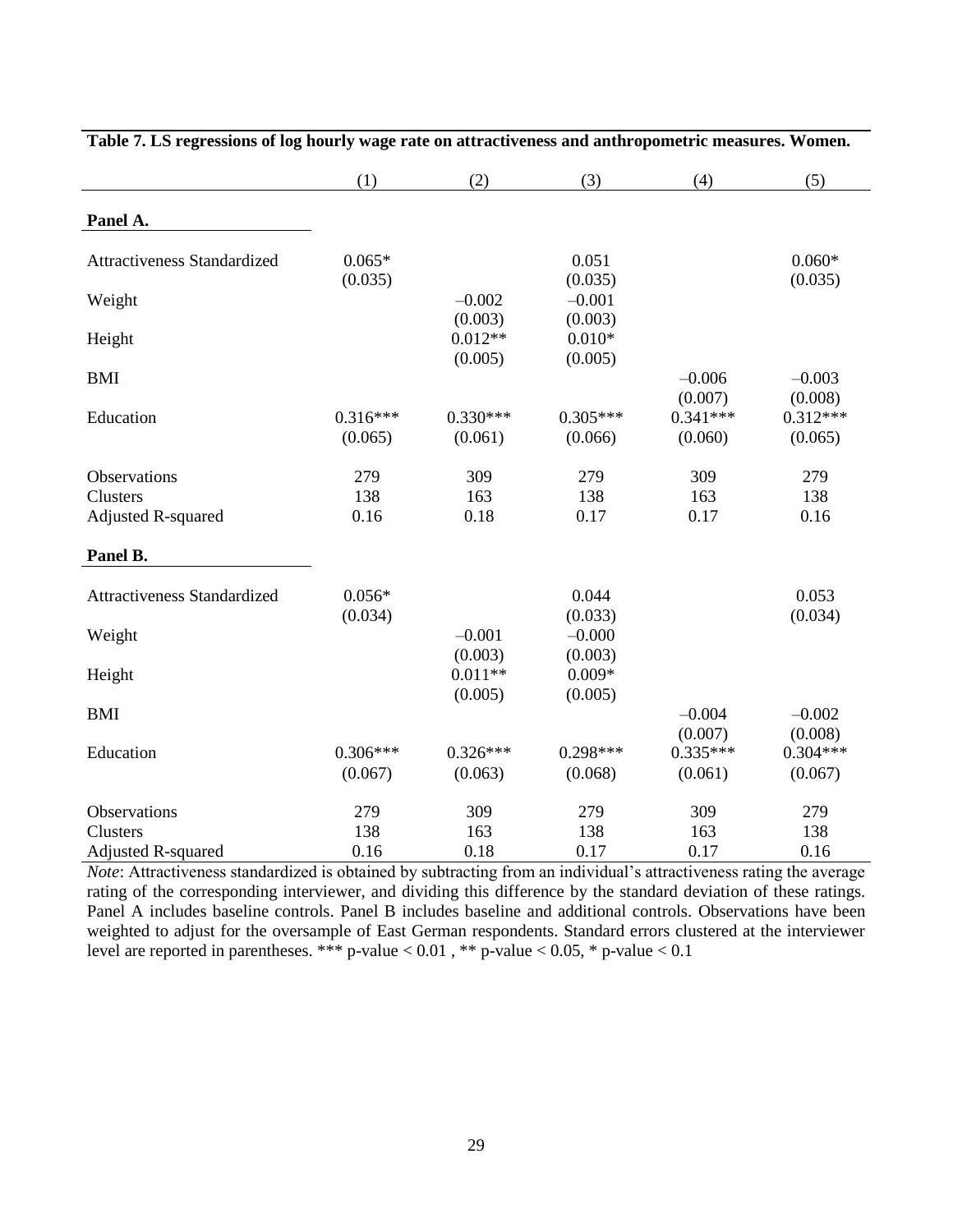|                                                              | (1)                   | (2)                              | (3)                            | (4)                              | (5)                              |
|--------------------------------------------------------------|-----------------------|----------------------------------|--------------------------------|----------------------------------|----------------------------------|
| Panel A.                                                     |                       |                                  |                                |                                  |                                  |
| <b>Attractiveness Standardized</b>                           | $0.097***$<br>(0.028) |                                  | $0.092***$<br>(0.028)          |                                  | $0.096***$<br>(0.028)            |
| Weight                                                       |                       | $-0.002$                         | $-0.002$                       |                                  |                                  |
| Height                                                       |                       | (0.002)<br>$0.009***$<br>(0.003) | (0.002)<br>$0.006*$<br>(0.003) |                                  |                                  |
| <b>BMI</b>                                                   |                       |                                  |                                | $-0.009$                         | $-0.007$                         |
| Education                                                    | $0.269***$<br>(0.054) | $0.288***$<br>(0.051)            | $0.262***$<br>(0.054)          | (0.007)<br>$0.293***$<br>(0.051) | (0.007)<br>$0.265***$<br>(0.054) |
| <b>Observations</b><br>Clusters<br><b>Adjusted R-squared</b> | 384<br>156<br>0.20    | 415<br>185<br>0.19               | 384<br>156<br>0.20             | 415<br>185<br>0.19               | 384<br>156<br>0.20               |
| Panel B.                                                     |                       |                                  |                                |                                  |                                  |
| Attractiveness Standardized                                  | $0.101***$<br>(0.028) |                                  | $0.100***$<br>(0.028)          |                                  | $0.101***$<br>(0.028)            |
| Weight                                                       |                       | $-0.002$<br>(0.002)              | $-0.001$<br>(0.002)            |                                  |                                  |
| Height                                                       |                       | $0.009**$<br>(0.004)             | $0.007*$<br>(0.004)            |                                  |                                  |
| <b>BMI</b>                                                   |                       |                                  |                                | $-0.008$<br>(0.007)              | $-0.006$<br>(0.007)              |
| Education                                                    | $0.269***$<br>(0.056) | $0.287***$<br>(0.053)            | $0.261***$<br>(0.055)          | $0.293***$<br>(0.053)            | $0.264***$<br>(0.055)            |
| Observations                                                 | 378                   | 409                              | 378                            | 409                              | 378                              |
| Clusters<br><b>Adjusted R-squared</b>                        | 156<br>0.20           | 185<br>0.20                      | 156<br>0.21                    | 185<br>0.20                      | 156<br>0.21                      |

|  | Table 8. LS regressions of log hourly wage rate on attractiveness and anthropometric measures. Men. |
|--|-----------------------------------------------------------------------------------------------------|
|  |                                                                                                     |

*Note*: Attractiveness standardized is obtained by subtracting from an individual's attractiveness rating the average rating of the corresponding interviewer, and dividing this difference by the standard deviation of these ratings. Panel A includes baseline controls. Panel B includes baseline and additional controls. Observations have been weighted to adjust for the oversample of East German respondents. Standard errors clustered at the interviewer level are reported in parentheses. \*\*\* p-value <  $0.01$ , \*\* p-value <  $0.05$ , \* p-value <  $0.1$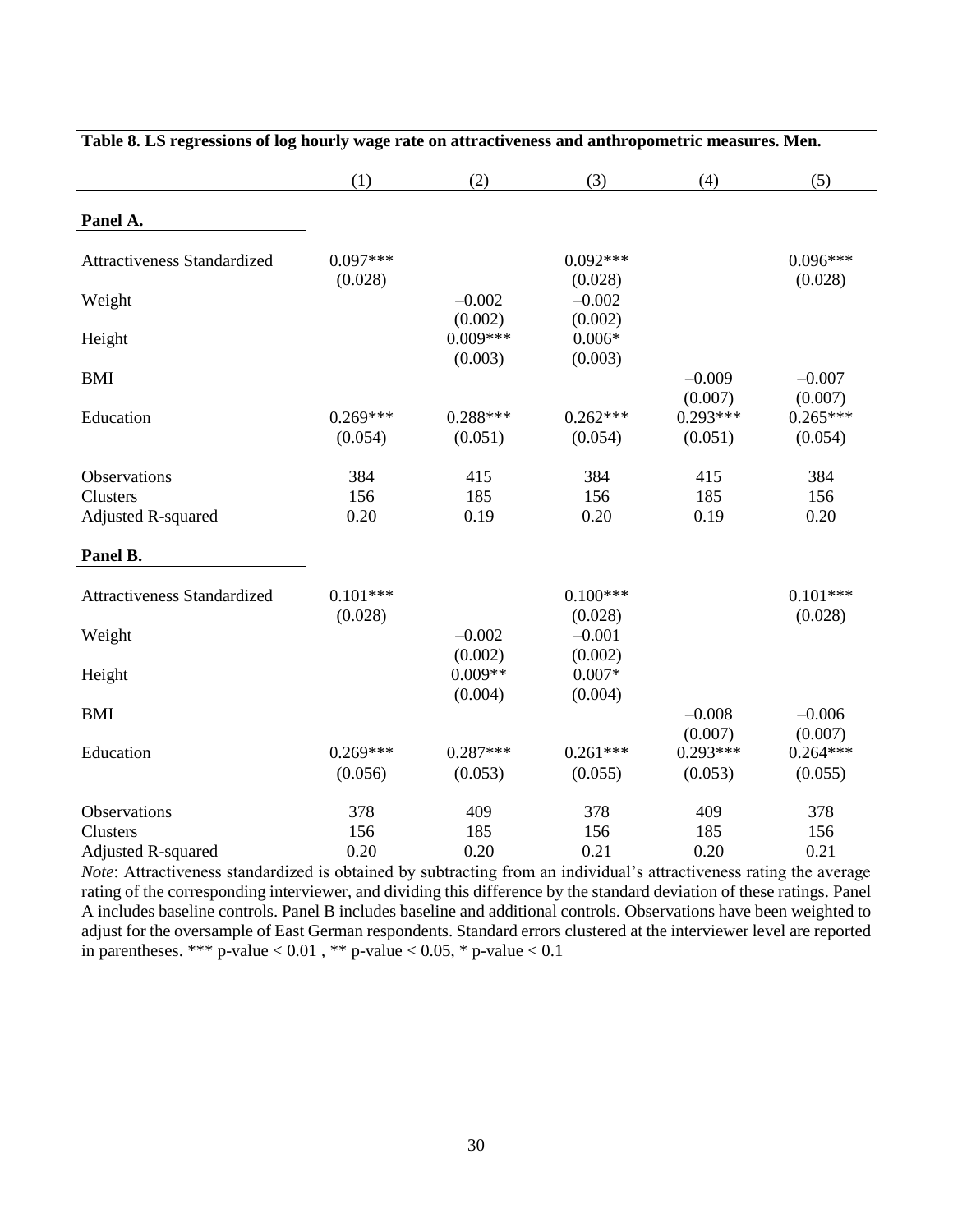|                                       | (1)                   | (2)                   | (3)                   | (4)                              | (5)                              |
|---------------------------------------|-----------------------|-----------------------|-----------------------|----------------------------------|----------------------------------|
| Panel A.                              |                       |                       |                       |                                  |                                  |
| Attractiveness Standardized           | 0.044                 |                       | 0.011                 |                                  | 0.018                            |
| Weight                                | (0.031)               | $-0.007***$           | (0.035)<br>$-0.007**$ |                                  | (0.033)                          |
| Height                                |                       | (0.003)<br>0.009      | (0.003)<br>$0.012*$   |                                  |                                  |
| <b>BMI</b>                            |                       | (0.006)               | (0.007)               | $-0.019***$                      | $-0.021**$                       |
| Education                             | $0.435***$<br>(0.065) | $0.412***$<br>(0.065) | $0.404***$<br>(0.068) | (0.007)<br>$0.417***$<br>(0.063) | (0.008)<br>$0.410***$<br>(0.065) |
| Observations                          | 262                   | 291                   | 262                   | 291                              | 262                              |
| Clusters<br><b>Adjusted R-squared</b> | 130<br>0.15           | 156<br>0.17           | 130<br>0.17           | 156<br>0.17                      | 130<br>0.17                      |
| Panel B.                              |                       |                       |                       |                                  |                                  |
| Attractiveness Standardized           | 0.038<br>(0.033)      |                       | 0.010<br>(0.036)      |                                  | 0.016<br>(0.035)                 |
| Weight                                |                       | $-0.006**$<br>(0.003) | $-0.007**$<br>(0.003) |                                  |                                  |
| Height                                |                       | 0.009<br>(0.006)      | 0.011<br>(0.007)      |                                  |                                  |
| <b>BMI</b>                            |                       |                       |                       | $-0.018**$<br>(0.007)            | $-0.019**$<br>(0.008)            |
| Education                             | $0.437***$<br>(0.066) | $0.416***$<br>(0.067) | $0.412***$<br>(0.070) | $0.422***$<br>(0.064)            | $0.418***$<br>(0.067)            |
| Observations                          | 261                   | 289                   | 261                   | 289                              | 261                              |
| Clusters<br><b>Adjusted R-squared</b> | 129<br>0.16           | 154<br>0.17           | 129<br>0.19           | 154<br>0.17                      | 129<br>0.17                      |

| Table 9. LS regressions of spousal education on attractiveness and anthropometric measures. Women. |  |  |  |  |  |  |  |  |
|----------------------------------------------------------------------------------------------------|--|--|--|--|--|--|--|--|
|----------------------------------------------------------------------------------------------------|--|--|--|--|--|--|--|--|

*Note*: Attractiveness standardized is obtained by subtracting from an individual's attractiveness rating the average rating of the corresponding interviewer, and dividing this difference by the standard deviation of these ratings. Panel A includes baseline controls. Panel B includes baseline and additional controls. Observations have been weighted to adjust for the oversample of East German respondents. Standard errors clustered at the interviewer level are reported in parentheses. \*\*\* p-value < 0.01 , \*\* p-value < 0.05, \* p-value < 0.1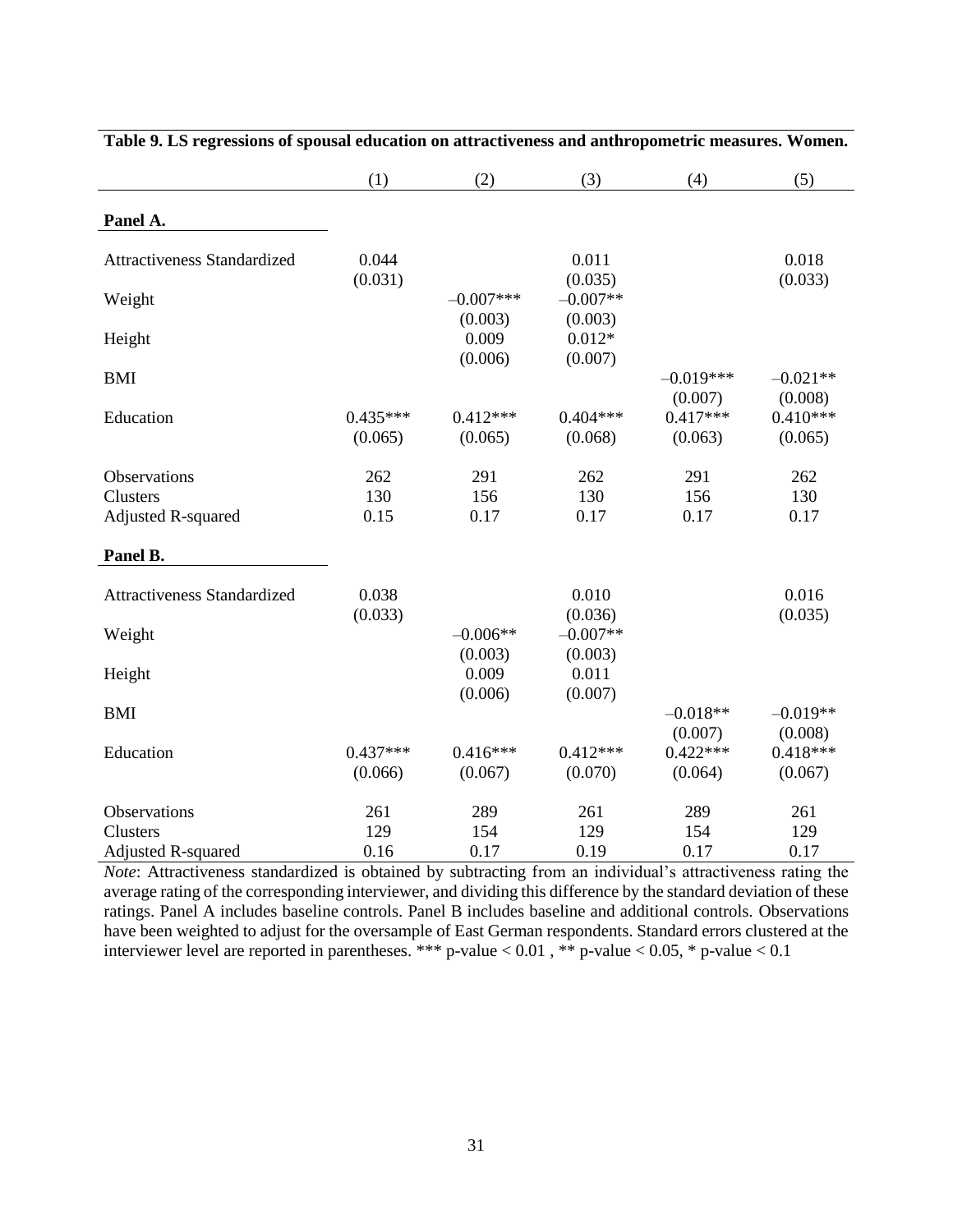|                                       | (1)                   | (2)                   | (3)                   | (4)                   | (5)                   |
|---------------------------------------|-----------------------|-----------------------|-----------------------|-----------------------|-----------------------|
| Panel A.                              |                       |                       |                       |                       |                       |
| Attractiveness Standardized           | $-0.025$<br>(0.028)   |                       | $-0.034$<br>(0.028)   |                       | $-0.031$<br>(0.028)   |
| Weight                                |                       | $-0.004$<br>(0.003)   | $-0.006**$<br>(0.003) |                       |                       |
| Height                                |                       | $0.010*$<br>(0.005)   | $0.009*$<br>(0.006)   |                       |                       |
| <b>BMI</b>                            |                       |                       |                       | $-0.013$<br>(0.008)   | $-0.019**$<br>(0.008) |
| Education                             | $0.251***$<br>(0.047) | $0.273***$<br>(0.047) | $0.249***$<br>(0.048) | $0.275***$<br>(0.047) | $0.250***$<br>(0.047) |
| Observations                          | 230                   | 251                   | 230                   | 251                   | 230                   |
| Clusters<br><b>Adjusted R-squared</b> | 125<br>0.10           | 145<br>0.13           | 125<br>0.12           | 145<br>0.13           | 125<br>0.12           |
| Panel B.                              |                       |                       |                       |                       |                       |
| <b>Attractiveness Standardized</b>    | $-0.036$<br>(0.030)   |                       | $-0.044$<br>(0.030)   |                       | $-0.042$<br>(0.030)   |
| Weight                                |                       | $-0.003$<br>(0.003)   | $-0.006**$<br>(0.003) |                       |                       |
| Height                                |                       | 0.008<br>(0.005)      | 0.007<br>(0.005)      |                       |                       |
| <b>BMI</b>                            |                       |                       |                       | $-0.011$<br>(0.008)   | $-0.017**$<br>(0.008) |
| Education                             | $0.270***$<br>(0.049) | $0.283***$<br>(0.048) | $0.264***$<br>(0.048) | $0.288***$<br>(0.048) | $0.266***$<br>(0.049) |
| Observations                          | 226                   | 247                   | 226                   | 247                   | 226                   |
| Clusters                              | 125                   | 145                   | 125                   | 145                   | 125                   |
| <b>Adjusted R-squared</b>             | 0.11                  | 0.13                  | 0.13                  | 0.13                  | 0.13                  |

**Table 10. LS regressions of spousal education on attractiveness and anthropometric measures. Men.**

*Note*: Attractiveness standardized is obtained by subtracting from an individual's attractiveness rating the average rating of the corresponding interviewer, and dividing this difference by the standard deviation of these ratings. Panel A includes baseline controls. Panel B includes baseline and additional controls. Observations have been weighted to adjust for the oversample of East German respondents. Standard errors clustered at the interviewer level are reported in parentheses. \*\*\* p-value  $< 0.01$ , \*\* p-value  $< 0.05$ , \* pvalue  $< 0.1$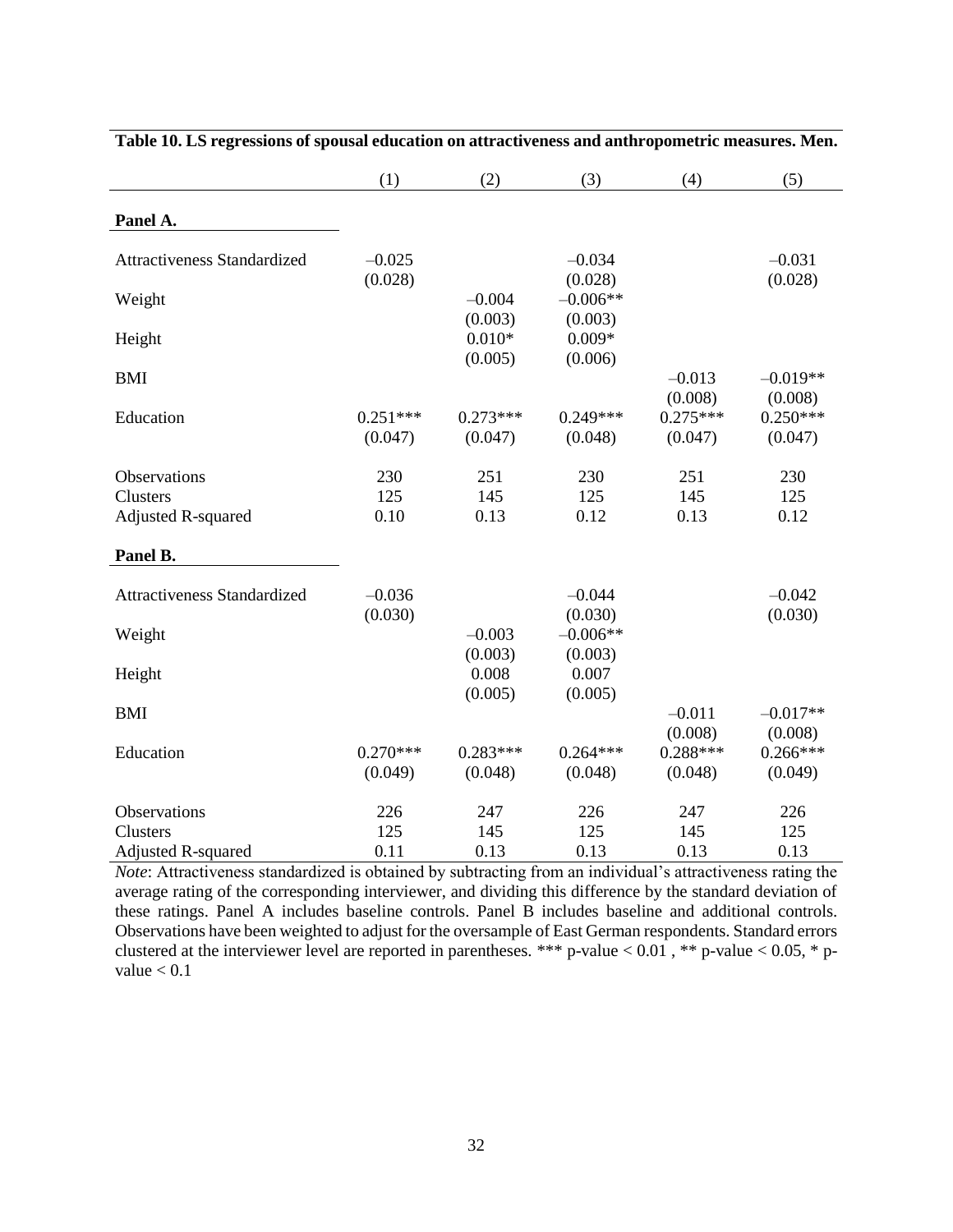|                                                                                                         | Women              | Men                 |  |  |
|---------------------------------------------------------------------------------------------------------|--------------------|---------------------|--|--|
|                                                                                                         |                    |                     |  |  |
| <b>Attractiveness Standardized</b>                                                                      | 0.016              | $-0.042$            |  |  |
|                                                                                                         | (0.034)            | (0.029)             |  |  |
| BMI                                                                                                     | $-0.019**$         | $-0.017**$          |  |  |
|                                                                                                         | (0.008)            | (0.008)             |  |  |
| Education                                                                                               | $0.418***$         | $0.266***$          |  |  |
|                                                                                                         | (0.066)            | (0.048)             |  |  |
|                                                                                                         |                    |                     |  |  |
| Observations                                                                                            | 487                |                     |  |  |
| Clusters                                                                                                |                    | 165                 |  |  |
|                                                                                                         |                    |                     |  |  |
| Ratio of coefficients                                                                                   |                    |                     |  |  |
|                                                                                                         |                    |                     |  |  |
| <b>BMI/Education</b>                                                                                    | $-0.046*$          | $-0.064**$          |  |  |
|                                                                                                         | (0.023)            | (0.030)             |  |  |
| <b>Adjusted Wald Test</b>                                                                               | $F_{1,164} = 0.24$ |                     |  |  |
|                                                                                                         |                    | $p$ -value = 0.6223 |  |  |
| <i>Note:</i> Attractiveness standardized is obtained by subtracting from an individual's attractiveness |                    |                     |  |  |
| rating the average rating of the corresponding interviewer, and dividing this difference by the         |                    |                     |  |  |

**Table 11. Do women and men face similar trade-offs? Simultaneous estimation of spousal education on attractiveness, BMI and education.**

rating the average rating of the corresponding interviewer, and dividing this difference by the standard deviation of these ratings. Regressions include: age, a West region dummy variable, a 2012 year dummy variable, a health dummy variable (1 if at least satisfactory, 0 otherwise), the number of biological children and the number of non-biological children. (Linearized) standard errors that take into account the survey design (clusters and weights) are reported in parentheses. Observations have been weighted to adjust for the oversample of East German respondents. \*\*\* p-value <  $0.01$ , \*\* p-value <  $0.05$ , \* p-value <  $0.1$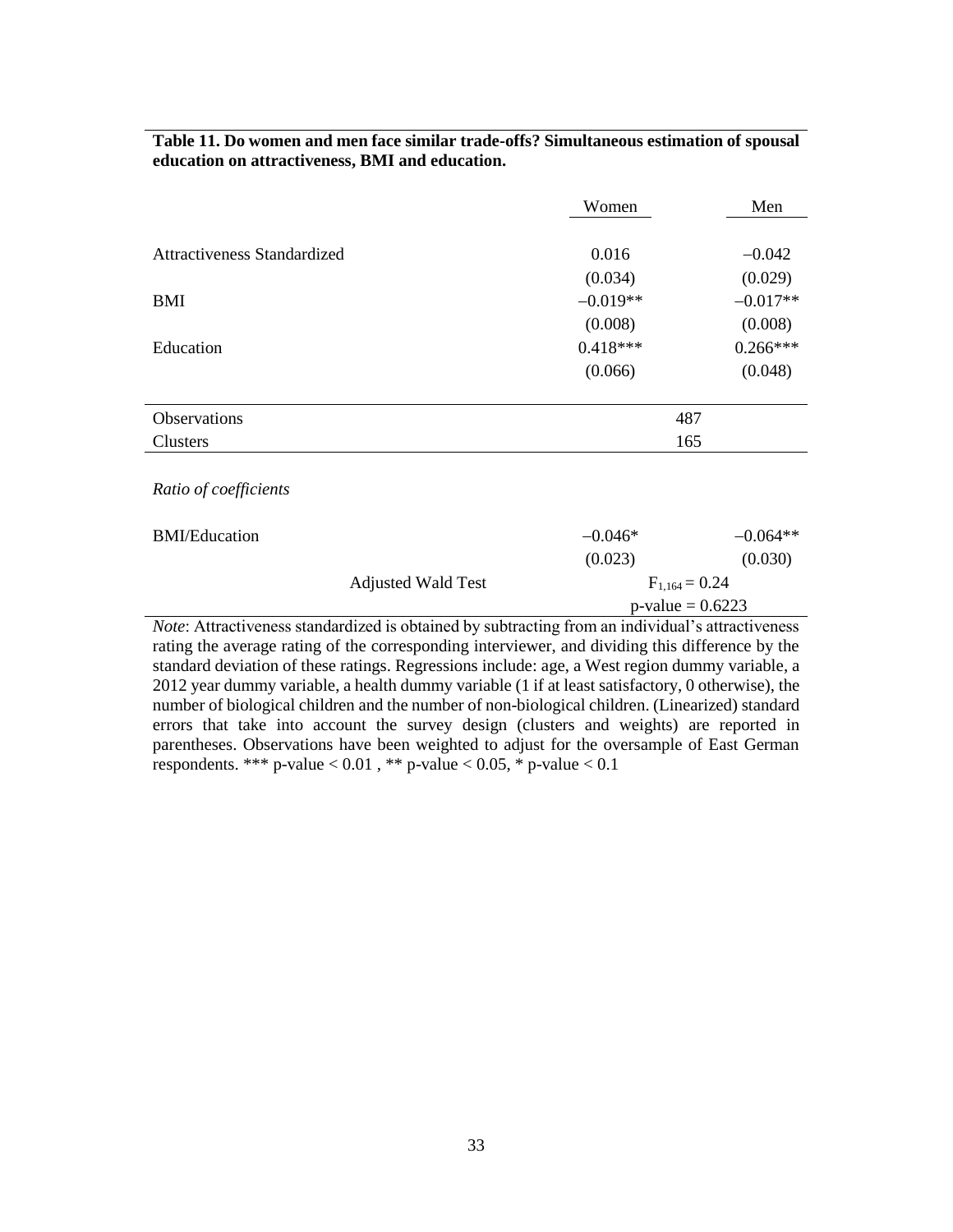| Table A1. LS regressions of log hourly wage rate on attractiveness and obesity. |                                  |                                  |                                  |                                  |  |
|---------------------------------------------------------------------------------|----------------------------------|----------------------------------|----------------------------------|----------------------------------|--|
|                                                                                 | (1)<br>Female                    | (2)<br>Female                    | (3)<br>Male                      | (4)<br>Male                      |  |
|                                                                                 |                                  |                                  |                                  |                                  |  |
| Panel A.                                                                        |                                  |                                  |                                  |                                  |  |
| <b>Attractiveness Standardized</b>                                              |                                  | 0.061<br>(0.037)                 |                                  | $0.094***$<br>(0.028)            |  |
| Obese                                                                           | $-0.076$                         | $-0.046$                         | $-0.136**$                       | $-0.109*$                        |  |
| Education                                                                       | (0.088)<br>$0.343***$<br>(0.060) | (0.097)<br>$0.313***$<br>(0.065) | (0.062)<br>$0.293***$<br>(0.051) | (0.063)<br>$0.264***$<br>(0.054) |  |
| Observations                                                                    | 309                              | 279                              | 415                              | 384                              |  |
| Clusters                                                                        | 163                              | 138                              | 185                              | 156                              |  |
| <b>Adjusted R-squared</b>                                                       | 0.17                             | 0.16                             | 0.19                             | 0.20                             |  |
| Panel B.                                                                        |                                  |                                  |                                  |                                  |  |
| <b>Attractiveness Standardized</b>                                              |                                  | 0.051<br>(0.035)                 |                                  | $0.098***$<br>(0.027)            |  |
| Obese                                                                           | $-0.071$<br>(0.089)              | $-0.048$<br>(0.096)              | $-0.143**$<br>(0.062)            | $-0.117*$<br>(0.065)             |  |
| Education                                                                       | $0.336***$<br>(0.061)            | $0.303***$<br>(0.067)            | $0.293***$<br>(0.052)            | $0.263***$<br>(0.055)            |  |
| Observations                                                                    | 309                              | 279                              | 409                              | 378                              |  |
| Clusters                                                                        | 163                              | 138                              | 185                              | 156                              |  |
| <b>Adjusted R-squared</b>                                                       | 0.17                             | 0.16                             | 0.20                             | 0.21                             |  |

#### **APPENDIX**

*Note*: Attractiveness standardized is obtained by subtracting from an individual's attractiveness rating the average rating of the corresponding interviewer, and dividing this difference by the standard deviation of these ratings. Panel A includes baseline controls. Panel B includes baseline and additional controls. Observations have been weighted to adjust for the oversample of East German respondents. Standard errors clustered at the interviewer level are reported in parentheses. \*\*\* p-value < 0.01, \*\* p-value < 0.05, \* p-value < 0.1